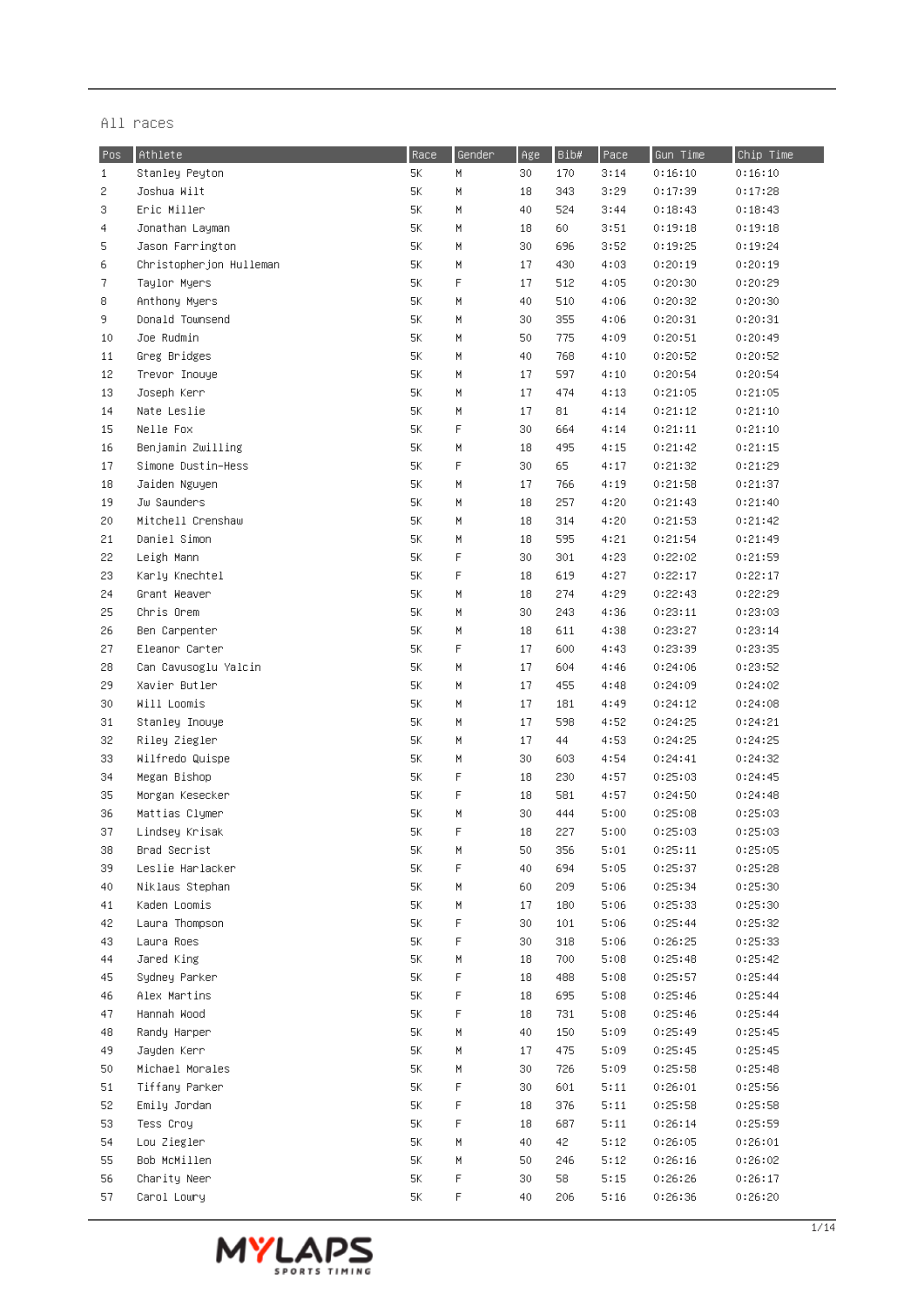| Pos        | Athlete                           | Race     | Gender      | Age      | Bib#       | Pace         | Gun Time           | Chip Time          |
|------------|-----------------------------------|----------|-------------|----------|------------|--------------|--------------------|--------------------|
| 58         | Tricia Cummings                   | 5K       | F           | 40       | 451        | 5:16         | 0:26:35            | 0:26:20            |
| 59         | Dawn Krall                        | 5K       | F           | 50       | 363        | 5:17         | 0:26:33            | 0:26:27            |
| 60         | Gina Sprouse                      | 5К       | F           | 30       | 419        | 5:18         | 0:26:34            | 0:26:31            |
| 61         | Rachel Rosenberg                  | 5К       | F           | 18       | 487        | 5:19         | 0:26:37            | 0:26:35            |
| 62         | Alison Brandt                     | 5К       | F           | 18       | 496        | 5:19         | 0:26:37            | 0:26:35            |
| 63         | Claire Crawford                   | 5К       | F           | 17       | 121        | 5:19         | 0:26:41            | 0:26:38            |
| 64         | Thomas Ritchie                    | 5K       | М           | 40       | 159        | 5:19         | 0:27:15            | 0:26:39            |
| 65         | Kendra Nicholson                  | 5К       | F           | 40       | 23         | 5:20         | 0:26:47            | 0:26:40            |
| 66         | Laura Stuart Leslie               | 5К       | F           | 40       | 82         | 5:23         | 0:27:04            | 0:26:58            |
| 67         | Molly Crenshaw                    | 5К       | F           | 30       | 645        | 5:23         | 0:27:05            | 0:26:59            |
| 68         | Amy Haloskey                      | 5К       | F           | 18       | 358        | 5:23         | 0:27:05            | 0:26:59            |
| 69         | Rebecca Gant                      | 5К       | F           | 30       | 285        | 5:24         | 0:27:06            | 0:27:03            |
| 70         | Qingsheng Liu                     | 5К       | M           | 40       | 232        | 5:25         | 0:27:13            | 0:27:06            |
| 71         | JOHN NORMENT                      | 5К       | H           | 30       | 63         | 5:27         | 0:27:21            | 0:27:15            |
| 72         | Jennifer Roslak                   | 5К       | F           | 18       | 177        | 5:27         | 0:27:35            | 0:27:15            |
| 73         | Ayca Cavusoglu Yalcin             | 5К       | F           | 17       | 606        | 5:27         | 0:27:31            | 0:27:17            |
| 74         | hannah stewart                    | 5К       | F           | 18       | 328        | 5:29         | 0:27:44            | 0:27:27            |
| 75         | Madison Mills                     | 5К       | F           | 18       | 354        | 5:30         | 0:27:32            | 0:27:30            |
| 76         | Rachel Skowron                    | 5К       | F           | 18       | 716        | 5:30         | 0:27:32            | 0:27:31            |
| 77         | Forest Perkins                    | 5K       | H           | 18       | 132        | 5:30         | 0:27:44            | 0:27:31            |
| 78         | Curt Loomis                       | 5K       | H           | 40       | 183        | 5:31         | 0:27:41            | 0:27:36            |
| 79         | Andrew Crane                      | 5К       | H           | 50       | 734        | 5:31         | 0:28:20            | 0:27:36            |
| 80         | Karen Pruitt                      | 5К       | F           | 50       | 421        | 5:31         | 0:28:00            | 0:27:36            |
| 81         | Eric Curry                        | 5К       | М           | 50       | 724        | 5:31         | 0:27:47            | 0:27:38            |
| 82         | Grace Hooper                      | 5К       | F           | 18       | 556        | 5:31         | 0:27:57            |                    |
|            | Amanda Zarchin                    |          | $\mathsf F$ | 30       | 316        |              |                    | 0:27:38            |
| 83         |                                   | 5К       | F           |          |            | 5:31         | 0:28:14            | 0:27:39            |
| 84         | Nikki Rizer                       | 5К       | F           | 18<br>30 | 559        | 5:32         | 0:27:59            | 0:27:40            |
| 85         | Emily Ritchie                     | 5К       | F           |          | 160        | 5:32         | 0:28:13            | 0:27:44            |
| 86         | Mary Witt                         | 5К       | М           | 50<br>17 | 165        | 5:34         | 0:28:07            | 0:27:50            |
| 87         | james White                       | 5К       | F           |          | 742        | 5:36         | 0:28:16            | 0:28:02            |
| 88         | Cindy Liu                         | 5К       |             | 17       | 231        | 5:37         | 0:28:14            | 0:28:07            |
| 89<br>90   | Ande Banks<br>Carson Crawford     | 5К<br>5К | М<br>М      | 40<br>17 | 494<br>120 | 5:38<br>5:40 | 0:28:15<br>0:28:23 | 0:28:12<br>0:28:23 |
|            |                                   |          | F           |          |            |              | 0:28:32            |                    |
| 91         | Gwyn Suttell<br>Lavonia Beauzieux | 5К       | F           | 40       | 125        | 5:41         |                    | 0:28:27            |
| 92         |                                   | 5К       | F           | 30       | 3          | 5:41         | 0:28:44            | 0:28:29            |
| 93         | MEGAN BREEDEN<br>Amber Ritchie    | 5К       | F           | 30       | 317        | 5:41         | 0:28:44            | 0:28:29            |
| 94         |                                   | 5К       |             | 30       | 618        | 5:41         | 0:28:41            | 0:28:29            |
| 95         | Sam VanTasel<br>Jessie Rayder     | 5K       | M<br>F      | 18       | 671        | 5:43         | 0:29:06            | 0:28:37            |
| 96         |                                   | 5К       | F           | 18       | 269        | 5:45         | 0:28:45            | 0:28:45            |
| 97         | Rebecca DePoy                     | 5К       | F           | 18       | 80         | 5:47         | 0:29:10<br>0:29:06 | 0:28:56            |
| 98         | Symantha Morell                   | 5К       | F           | 18<br>40 | 140<br>45  | 5:48<br>5:50 |                    | 0:29:03            |
| 99.        | Gerri Ziegler                     | 5К       |             |          |            | 5:51         | 0:29:19            | 0:29:14<br>0:29:18 |
| 100        | Sonny Boyers<br>Jeff Campbell     | 5К       | M<br>M      | 60       | 626        |              | 0:29:19<br>0:29:39 |                    |
| 101<br>102 | Elle Dela Rosa                    | 5К<br>5К | F           | 50       | 721<br>546 | 5:54<br>5:54 | 0:29:55            | 0:29:30<br>0:29:31 |
|            |                                   |          | F           | 18       | 561        |              |                    |                    |
| 103        | Katie Rigione<br>Jason Perkins    | 5К<br>5К | M           | 18<br>40 | 70         | 5:54<br>5:55 | 0:29:55<br>0:29:48 | 0:29:32<br>0:29:35 |
| 104        | Lane Davis                        |          | F           |          | 203        |              |                    |                    |
| 105        | Michael Oquendo                   | 5К       |             | 30       | 552        | 5:55         | 0:29:52            | 0:29:37            |
| 106        |                                   | 5К       | M           | 30       |            | 5:57         | 0:31:35            | 0:29:45            |
| 107        | Julia Sodikoff                    | 5К       | F           | 30       | 680        | 5:57         | 0:30:57            | 0:29:47            |
| 108        | Mario Castro                      | 5К       | М           | 30       | 746        | 5:58         | 0:29:53            | 0:29:53            |
| 109        | Maria Romero Cardoso              | 5К       | F           | 18       | 216        | 6:00         | 0:30:23            | 0:30:03            |
| 110        | Sarah Orem                        | 5К       | F           | 30       | 244        | 6:01         | 0:30:13            | 0:30:05            |
| 111        | Heather Crawford                  | 5К       | F           | 40       | 122        | 6:01         | 0:30:10            | 0:30:05            |
| 112        | Brigid Banks                      | 5К       | F           | 17       | 493        | 6:01         | 0:30:09            | 0:30:06            |
| 113        | Alice Johnson                     | 5К       | F           | 18       | 359        | 6:03         | 0:31:29            | 0:30:15            |
| 114        | Anna Kreienbaum                   | 5К       | F           | 18       | 277        | 6:03         | 0:31:29            | 0:30:15            |
| 115        | Ashley Branner                    | 5К       | F           | 18       | 517        | 6:03         | 0:30:22            | 0:30:16            |

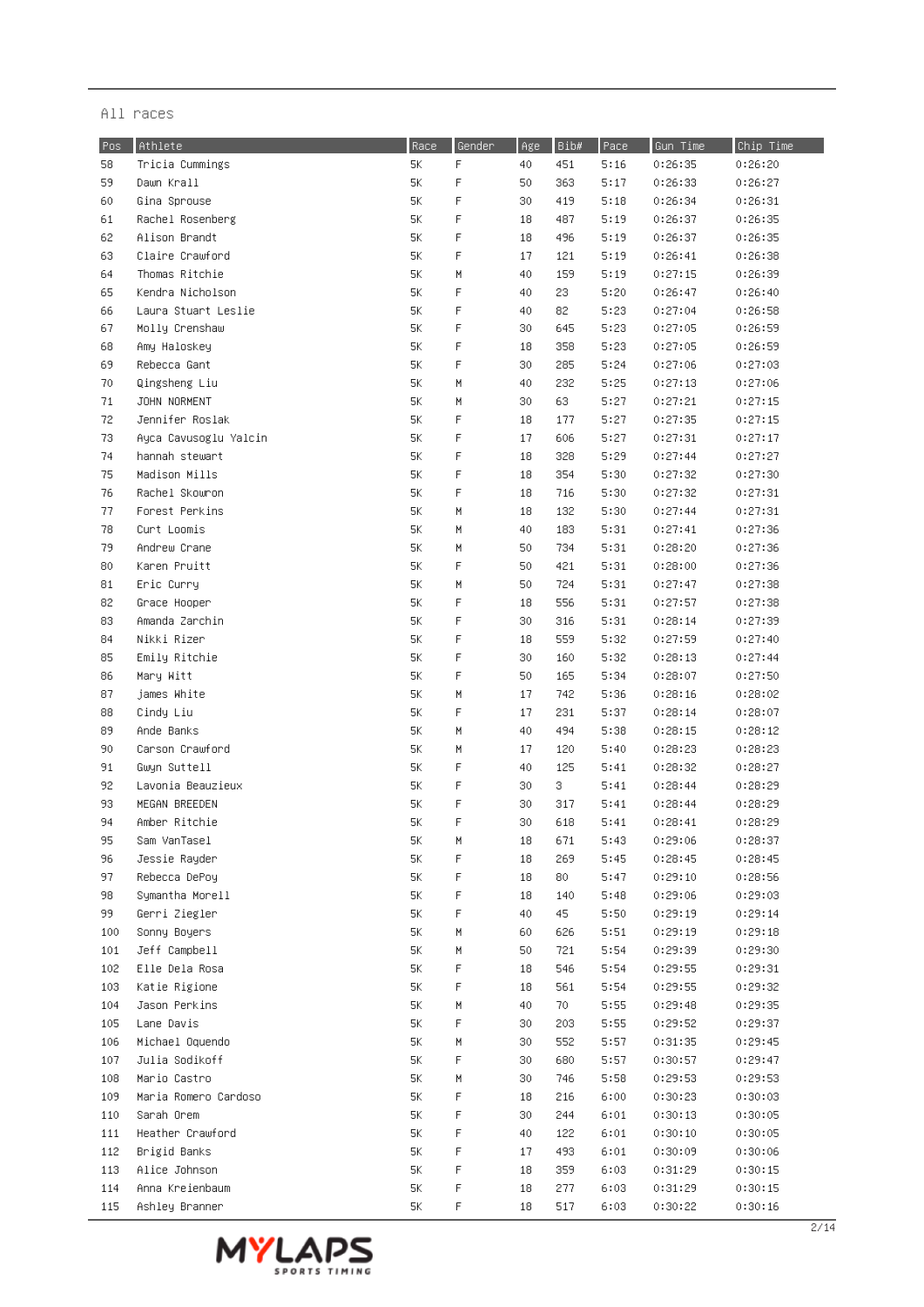| Pos | Athlete             | Race | Gender      | Age      | ${\tt Bib\#}$ | Pace | Gun Time | Chip Time |
|-----|---------------------|------|-------------|----------|---------------|------|----------|-----------|
| 116 | Alexa Martinez      | 5Κ   | $\mathsf F$ | 17       | 453           | 6:03 | 0:30:25  | 0:30:18   |
| 117 | Victoria Huizar     | 5К   | $\mathsf F$ | 30       | 637           | 6:04 | 0:31:26  | 0:30:21   |
| 118 | Sarah Taft          | 5К   | F           | 18       | 233           | 6:05 | 0:30:37  | 0:30:26   |
| 119 | Steve Parsons       | 5К   | M           | 60       | 498           | 6:05 | 0:30:52  | 0:30:29   |
| 120 | Ernie Campbell      | 5К   | М           | 30       | 465           | 6:07 | 0:30:50  | 0:30:39   |
| 121 | Leyna Campbell      | 5К   | F           | 30       | 54            | 6:07 | 0:30:50  | 0:30:39   |
| 122 | Clark Ritchie       | 5К   | М           | 40       | 30            | 6:08 | 0:32:43  | 0:30:40   |
| 123 | Mariah McKellar     | 5К   | F           | 30       | 15            | 6:10 | 0:31:08  | 0:30:52   |
| 124 | Angie Thomas        | 5К   | F           | 40       | 255           | 6:11 | 0:31:04  | 0:30:56   |
| 125 | Daniel Castro       | 5К   | М           | 17       | 745           | 6:13 | 0:31:06  | 0:31:06   |
| 126 | Emily Williams      | 5К   | F           | 30       | 324           | 6:13 | 0:31:24  | 0:31:08   |
| 127 | Paige Goebelbecker  | 5К   | F           | 30       | 338           | 6:14 | 0:31:16  | 0:31:11   |
| 128 | Matt Francisco      | 5К   | H           | 30       | 684           | 6:14 | 0:32:25  | 0:31:12   |
| 129 | Devon Anders        | 5К   | M           | 50       | 481           | 6:15 | 0:31:29  | 0:31:15   |
| 130 | Dick Myers          | 5Κ   | M           | 60       | 509           | 6:15 | 0:31:28  | 0:31:15   |
| 131 | Kandy Wright        | 5К   | F           | 40       | 284           | 6:15 | 0:31:19  | 0:31:16   |
| 132 | Ana Shumenko        | 5К   | F           |          | 681           | 6:15 | 0:32:26  | 0:31:18   |
| 133 | Jessica Baska       | 5K   | F           | 30<br>30 | 569           | 6:16 | 0:31:35  | 0:31:20   |
|     |                     |      |             |          |               |      |          |           |
| 134 | Timon Cooper        | 5K   | H           | 30       | 733           | 6:16 | 0:31:27  | 0:31:23   |
| 135 | Charlotte Will      | 5К   | F           | 30       | 719           | 6:16 | 0:31:27  | 0:31:23   |
| 136 | Patrick Martin      | 5К   | H           | 17       | 325           | 6:17 | 0:31:34  | 0:31:26   |
| 137 | Libia Rodriguez     | 5К   | F           | 30       | 566           | 6:17 | 0:32:30  | 0:31:27   |
| 138 | Maria Quispe        | 5К   | F           | 40       | 602           | 6:17 | 0:32:30  | 0:31:27   |
| 139 | Cooper Ziegler      | 5К   | Μ           | 17       | 43            | 6:18 | 0:31:35  | 0:31:32   |
| 140 | Patty Martin        | 5К   | F           | 40       | 326           | 6:20 | 0:31:40  | 0:31:40   |
| 141 | Melissa Lam         | 5К   | F           | 40       | 625           | 6:20 | 0:31:53  | 0:31:43   |
| 142 | Aaron Boggs         | 5К   | Μ           | 40       | 100           | 6:21 | 0:31:58  | 0:31:46   |
| 143 | Raquel Martinez     | 5К   | F           | 30       | 454           | 6:23 | 0:32:03  | 0:31:55   |
| 144 | John Moomaw         | 5Κ   | Μ           | 50       | 620           | 6:25 | 0:32:16  | 0:32:05   |
| 145 | Margareta Gainsback | 5К   | F           | 40       | 263           | 6:25 | 0:32:14  | 0:32:07   |
| 146 | Anne Green          | 5К   | F           | 40       | 622           | 6:25 | 0:32:18  | 0:32:07   |
| 147 | Lindita Spirollari  | 5К   | F           | 50       | 760           | 6:25 | 0:32:14  | 0:32:07   |
| 148 | Bryce Inouye        | 5К   | М           | 40       | 599           | 6:28 | 0:32:45  | 0:32:24   |
| 149 | Lynn Smith          | 5К   | F           | 60       | 360           | 6:29 | 0:33:00  | 0:32:25   |
| 150 | Megan Horsley       | 5К   | F           | 18       | 739           | 6:30 | 0:32:42  | 0:32:34   |
| 151 | Sherry Croy         | 5К   | F           | 40       | 441           | 6:31 | 0:32:38  | 0:32:37   |
| 152 | Macey Myers         | 5К   | F           | 17       | 513           | 6:32 | 0:33:16  | 0:32:43   |
| 153 | Angela Kesecker     | 5Κ   | F           | 50       | 313           | 6:35 | 0:33:22  | 0:32:59   |
| 154 | Alexandra Schilling | 5К   | F           | 17       | 728           | 6:37 | 0:35:28  | 0:33:05   |
| 155 | Mark Rodriguez      | 5К   | H           | 18       | 565           | 6:40 | 0:34:28  | 0:33:21   |
| 156 | Laura Brewer        | 5К   | F           | 30       | 730           | 6:41 | 0:35:49  | 0:33:26   |
| 157 | Anna DeSena         | 5К   | F           | 18       | 507           | 6:42 | 0:33:48  | 0:33:30   |
| 158 | Claire Rainville    | 5К   | F           | 18       | 489           | 6:42 | 0:33:43  | 0:33:30   |
| 159 | Diego Avila         | 5К   | H           | 18       | 490           | 6:44 | 0:34:13  | 0:33:44   |
| 160 | John J Gorsica, III | 5К   | H           | 60       | 339           | 6:47 | 0:34:09  | 0:33:56   |
| 161 | Andrea Rhodes       | 5К   | F           | 40       | 62            | 6:48 | 0:34:10  | 0:34:02   |
| 162 | Rachel Stern        | 5К   | F           | 18       | 570           | 6:49 | 0:34:10  | 0:34:07   |
| 163 | Charlotte Johnson   | 5К   | F           | 40       | 176           | 6:50 | 0:34:18  | 0:34:12   |
| 164 | Gretchen Collins    | 5К   | F           | 40       | 435           | 6:50 | 0:34:30  | 0:34:13   |
| 165 | Chanz Ludholtz      | 5К   | Μ           | 18       | 522           | 6:51 | 0:34:19  | 0:34:16   |
| 166 | Blair McGloon       | 5К   | F           | 18       | 523           | 6:51 | 0:34:20  | 0:34:17   |
| 167 | Jeremiah Raines     | 5К   | Μ           | 40       | 718           | 6:52 | 0:34:25  | 0:34:20   |
| 168 | Greg Arehart        | 5К   | Μ           | 40       | 107           | 6:54 | 0:34:47  | 0:34:34   |
| 169 | Aiden May           | 5К   | H           | 17       | 111           | 6:56 | 0:35:02  | 0:34:41   |
| 170 | Connie Lawrence     | 5К   | F           | 60       | 713           | 6:57 | 0:34:49  | 0:34:46   |
| 171 | Ricardo Castaneda   | 5К   | H           | 17       | 95            | 7:04 | 0:35:44  | 0:35:22   |
| 172 | Sarah Micoch        | 5К   | F           | 18       | 503           | 7:04 | 0:36:20  | 0:35:24   |
| 173 | Jackie Funkhouser   | 5К   | F           | 30       | 56            | 7:04 | 0:36:03  | 0:35:24   |

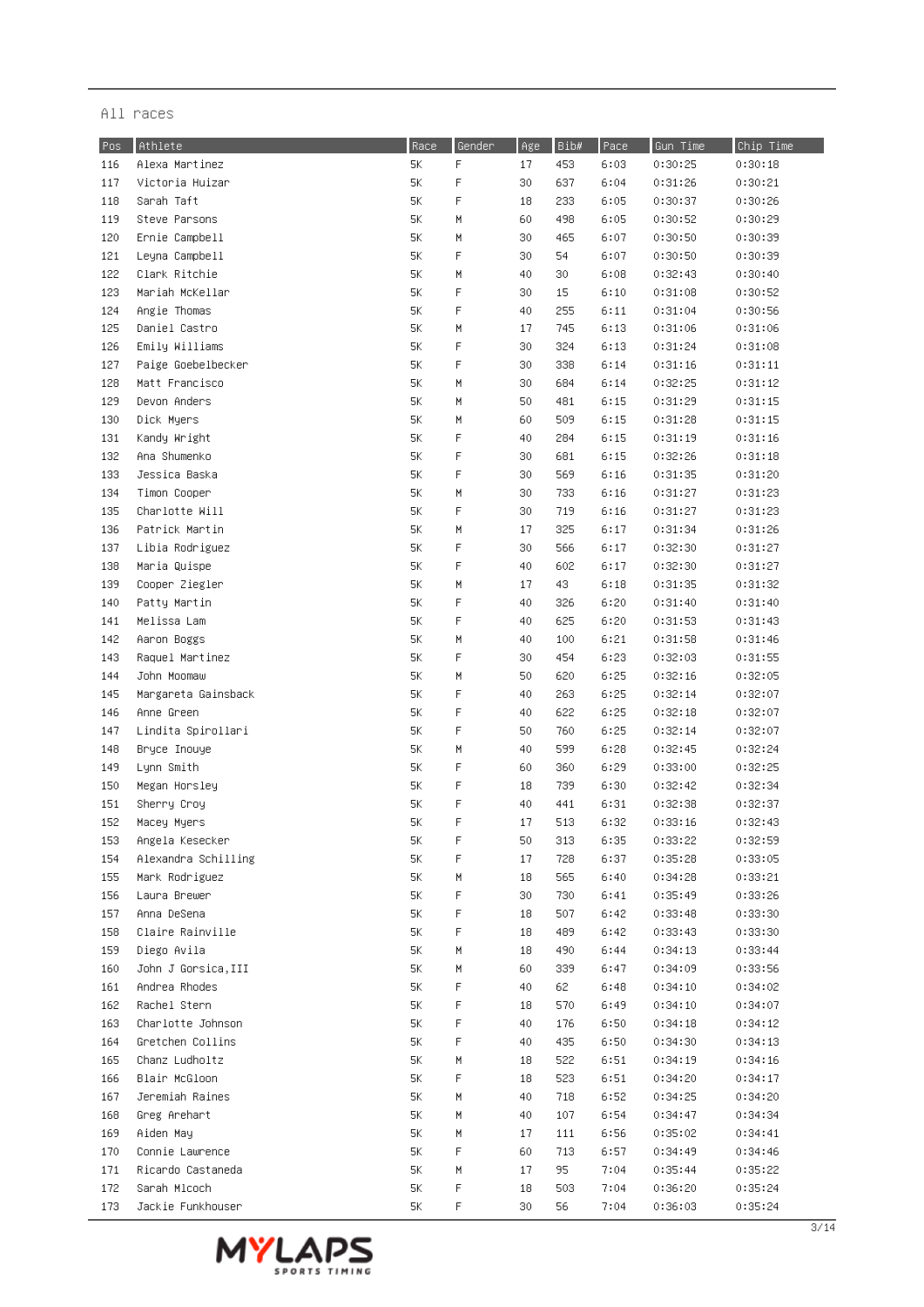| Pos | Athlete                 | Race | Gender      | Age | Bib# | Pace | Gun Time | Chip Time |
|-----|-------------------------|------|-------------|-----|------|------|----------|-----------|
| 174 | Jackie Gulino           | 5К   | F           | 40  | 401  | 7:05 | 0:36:04  | 0:35:25   |
| 175 | Cuneyt Yalcin           | $5K$ | M           | 40  | 607  | 7:05 | 0:35:47  | 0:35:27   |
| 176 | Atilla Cavusoglu Yalcin | 5К   | М           | 17  | 605  | 7:06 | 0:35:47  | 0:35:32   |
| 177 | Jessi Phelps            | 5К   | F           | 40  | 167  | 7:08 | 0:36:30  | 0:35:44   |
| 178 | Aric Berg               | 5К   | М           | 30  | 499  | 7:08 | 0:36:28  | 0:35:44   |
| 179 | Christy Tabor           | 5K   | F           | 40  | 774  | 7:08 | 0:36:24  | 0:35:44   |
| 180 | Gina Troyer             | 5K   | F           | 20  | 761  | 7:10 | 0:36:36  | 0:35:51   |
| 181 | Daniel Castaneda        | 5К   | М           | 17  | 93   | 7:13 | 0:36:26  | 0:36:06   |
| 182 | Phillip Nisly           | 5К   | М           | 40  | 97   | 7:13 | 0:36:26  | 0:36:06   |
| 183 | Stacey Leitzel          | 5К   | F           | 50  | 484  | 7:13 | 0:36:19  | 0:36:07   |
| 184 | Todd Leitzel            | 5К   | M           | 50  | 483  | 7:13 | 0:36:20  | 0:36:07   |
| 185 | Patty Poplar            | 5К   | F           | 60  | 482  | 7:13 | 0:36:17  | 0:36:07   |
| 186 | Samuel Castaneda        | 5К   | M           | 17  | 94   | 7:13 | 0:36:28  | 0:36:08   |
| 187 | Ashley Michael          | 5К   | F           | 30  | 331  | 7:15 | 0:37:01  | 0:36:15   |
| 188 | Jason Lindgren          | 5К   | М           | 30  | 37   | 7:16 | 0:38:02  | 0:36:20   |
| 189 | Nichole Lindgren        | 5К   | F           | 30  | 38   | 7:16 | 0:38:02  | 0:36:20   |
| 190 | Retha Baer              | 5К   | F           | 60  | 168  | 7:18 | 0:36:36  | 0:36:32   |
| 191 | Kara Monger             | 5К   | F           | 18  | 300  | 7:22 | 0:37:27  | 0:36:51   |
| 192 | Sarah Halweg            | 5К   | F           | 18  | 658  | 7:22 | 0:39:06  | 0:36:53   |
| 193 | Maggie McCutcheon       | 5K   | $\mathsf F$ | 17  | 296  | 7:23 | 0:37:34  | 0:36:56   |
| 194 | Caroline McCutcheon     | 5К   | $\mathsf F$ | 17  | 297  | 7:24 | 0:37:37  | 0:37:00   |
| 195 | Ashley Gillette         | 5К   | F           | 40  | 491  | 7:26 | 0:37:30  | 0:37:11   |
| 196 | Amanda Stempihar        | 5К   | F           | 40  | 349  | 7:26 | 0:37:30  | 0:37:13   |
| 197 | Gail McClintock         | 5К   | $\mathsf F$ | 60  | 322  | 7:26 | 0:37:30  | 0:37:14   |
| 198 | Amanda Dulgarov         | 5К   | F           | 30  | 388  | 7:26 | 0:38:43  | 0:37:14   |
| 199 | Deanna Thomas           | 5К   | F           | 40  | 389  | 7:26 | 0:38:43  | 0:37:14   |
| 200 | Cindy Moyer             | 5К   | F           | 40  | 208  | 7:26 | 0:37:31  | 0:37:14   |
| 201 | Vlad Dulgarov           | 5К   | М           | 30  | 385  | 7:27 | 0:38:46  | 0:37:17   |
| 202 | Lynn Steele             | 5К   | М           | 60  | 335  | 7:27 | 0:37:27  | 0:37:19   |
| 203 | Susan Gast              | 5К   | F           | 60  | 773  | 7:29 | 0:38:06  | 0:37:26   |
| 204 | Kaylee Burkholder       | 5К   | F           | 17  | 737  | 7:30 | 0:38:00  | 0:37:33   |
| 205 | Ellen Whetzel           | 5К   | $\mathsf F$ | 18  | 321  | 7:32 | 0:37:57  | 0:37:42   |
| 206 | Karen Quick             | 5К   | $\mathsf F$ | 50  | 12   | 7:33 | 0:38:28  | 0:37:45   |
| 207 | Mia Sherwood            | 5К   | F           | 50  | 732  | 7:33 | 0:38:16  | 0:37:48   |
| 208 | Sheri Loomis            | 5К   | F           | 40  | 182  | 7:34 | 0:38:00  | 0:37:51   |
| 209 | Allison MacLeod         | 5К   | F           | 40  | 221  | 7:35 | 0:38:16  | 0:37:56   |
| 210 | Bryn Good               | 5К   | F           | 30  | 394  | 7:35 | 0:39:09  | 0:37:58   |
| 211 | Sarah Webb              | 5Κ   | F           | 40  | 778  | 7:35 | 0:38:58  | 0:37:59   |
| 212 | Jay Webb                | 5К   | M           | 40  | 500  | 7:36 | 0:39:01  | 0:38:02   |
| 213 | Krista Moreau           | 5К   | F           | 18  | 572  | 7:39 | 0:38:42  | 0:38:16   |
| 214 | Kelly Basye             | 5К   | F           | 50  | 365  | 7:40 | 0:38:35  | 0:38:24   |
| 215 | Madelyn Basye           | 5К   | F           | 18  | 315  | 7:41 | 0:38:35  | 0:38:25   |
| 216 | Kellie Knorr            | 5К   | F           | 40  | 129  | 7:42 | 0:38:41  | 0:38:32   |
| 217 | Amy Judy                | 5К   | F           | 40  | 59   | 7:43 | 0:38:48  | 0:38:38   |
| 218 | Izzy Knorr              | 5K   | F           | 17  | 127  | 7:43 | 0:38:41  | 0:38:38   |
| 219 | Robert Spencer          | 5К   | М           | 50  | 744  | 7:45 | 0:39:56  | 0:38:46   |
| 220 | Pam Harper              | 5К   | F           | 50  | 151  | 7:46 | 0:39:30  | 0:38:51   |
| 221 | Toni Steele             | 5К   | F           | 50  | 336  | 7:46 | 0:39:00  | 0:38:53   |
| 222 | Cailyn Matthews         | 5К   | F           | 18  | 516  | 7:47 | 0:39:15  | 0:38:57   |
| 223 | Keira Mills             | 5К   | F           | 18  | 525  | 7:47 | 0:39:15  | 0:38:57   |
| 224 | Zoe Astroulakis         | 5К   | F           | 18  | 580  | 7:51 | 0:39:38  | 0:39:16   |
| 225 | Rich McMunn             | 5K   | М           | 60  | 66   | 7:52 | 0:39:34  | 0:39:21   |
| 226 | Jane McTier             | 5К   | F           | 50  | 712  | 7:52 | 0:39:49  | 0:39:22   |
| 227 | Emma Breault            | 5Κ   | F           | 18  | 256  | 7:53 | 0:39:37  | 0:39:27   |
| 228 | Lillian Watkins         | 5Κ   | F           | 18  | 623  | 7:54 | 0:40:50  | 0:39:34   |
| 229 | Melina Punsalan         | 5K   | F           | 18  | 357  | 7:54 | 0:40:50  | 0:39:34   |
| 230 | Snowden Snowden         | 5K   | F           | 18  | 547  | 7:59 | 0:40:32  | 0:39:59   |
| 231 | Lesley Perkins          | 5К   | F           | 40  | 71   | 8:00 | 0:40:15  | 0:40:01   |

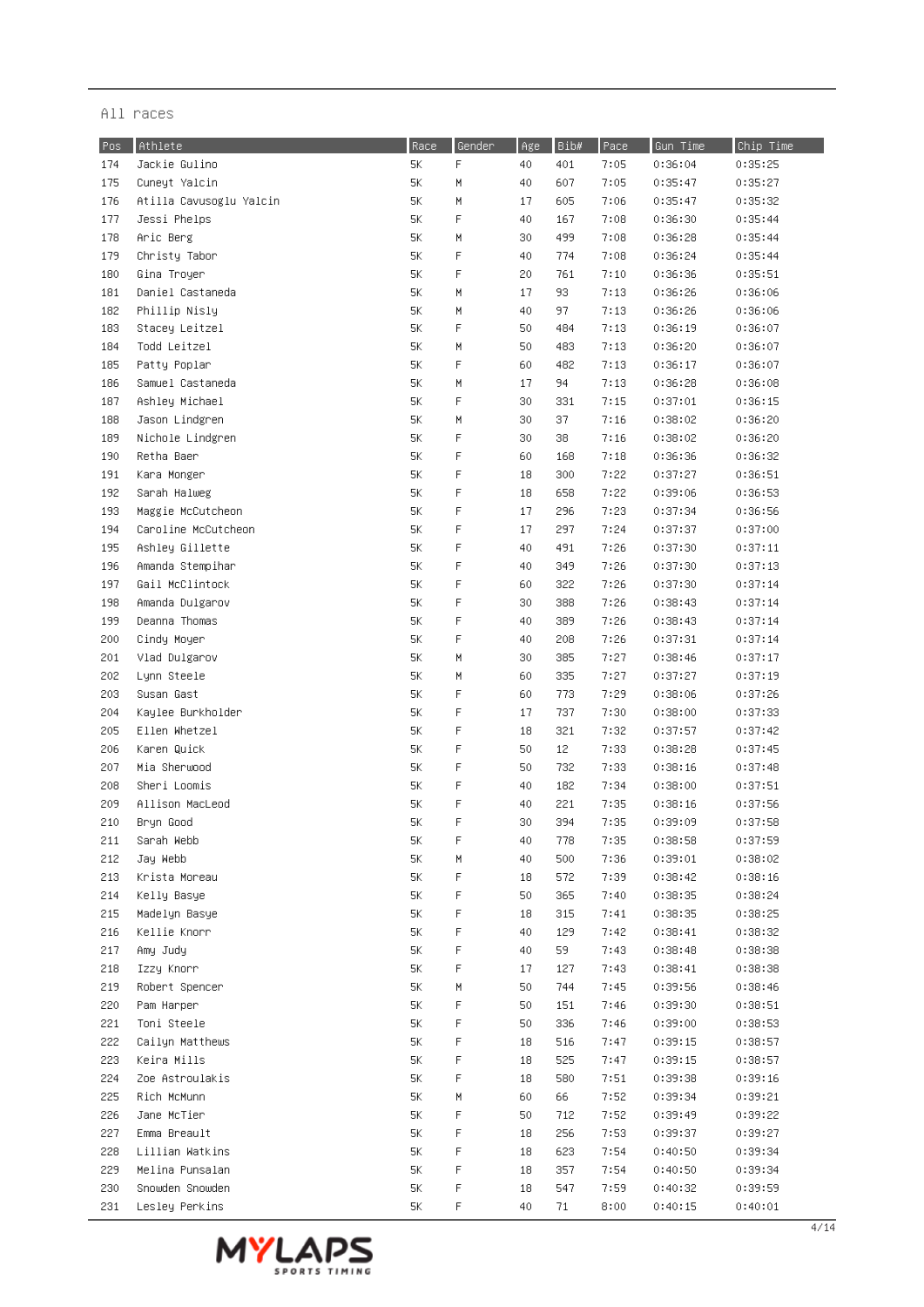| Pos | Athlete               | Race | Gender      | Age | Bib# | Pace | Gun Time | Chip Time |
|-----|-----------------------|------|-------------|-----|------|------|----------|-----------|
| 232 | Sonja Kerr            | 5К   | F           | 30  | 476  | 8:00 | 0:40:01  | 0:40:01   |
| 233 | Heidi Ruiz            | 5Κ   | $\mathsf F$ | 18  | 672  | 8:00 | 0:40:32  | 0:40:01   |
| 234 | Sarah Webb            | 5K   | F           | 40  | 501  | 8:01 | 0:40:48  | 0:40:05   |
| 235 | Victor Martinez       | 5К   | M           | 30  | 452  | 8:04 | 0:40:30  | 0:40:23   |
| 236 | Russell Lockey        | 5К   | M           | 50  | 77.  | 8:05 | 0:40:48  | 0:40:26   |
| 237 | Robert Strimer        | 5К   | M           | 40  | 143  | 8:05 | 0:41:02  | 0:40:26   |
| 238 | Amanda Westerfield    | 5К   | F           | 30  | 327  | 8:05 | 0:40:39  | 0:40:29   |
| 239 | Abigail Sloan         | 5К   | F           | 30  | 174  | 8:06 | 0:41:11  | 0:40:33   |
| 240 | Mario DeNicola        | 5K   | M           | 30  | 214  | 8:07 | 0:41:02  | 0:40:37   |
| 241 | Patricia Perkins      | 5К   | F           | 60  | 69   | 8:07 | 0:40:50  | 0:40:39   |
| 242 | Brittany Mills        | 5К   | F           | 18  | 346  | 8:09 | 0:40:50  | 0:40:48   |
| 243 | Pamela Lewis          | 5К   | F           | 40  | 9.   | 8:11 | 0:41:38  | 0:40:56   |
| 244 | Stephanie Lewis       | 5К   | F           | 17  | 460  | 8:11 | 0:41:38  | 0:40:57   |
| 245 | Caryn Hirtriter       | 5К   | F           | 40  | 549  | 8:13 | 0:41:26  | 0:41:08   |
| 246 | Carol Raymond         | 5К   | F           | 50  | 676  | 8:15 | 0:41:37  | 0:41:15   |
| 247 | Maddox Knorr          | 5К   | M           | 17  | 126  | 8:17 | 0:41:34  | 0:41:26   |
| 248 | Adrianna Suttell      | 5К   | F           | 17  | 124  | 8:17 | 0:41:35  | 0:41:28   |
| 249 | Marco Knorr           | 5К   | M           | 40  | 128  | 8:17 | 0:41:36  | 0:41:28   |
| 250 | Heather Rahman        | 5К   | F           | 30  | 530  | 8:20 | 0:41:59  | 0:41:40   |
| 251 | Ciende Allen          | 5К   | F           | 40  | 220  | 8:20 | 0:42:05  | 0:41:44   |
| 252 | Monisha Khanna        | 5К   | F           | 30  | 213  | 8:21 | 0:42:05  | 0:41:45   |
| 253 | Ginger Myers          | 5К   | F           | 40  | 511  | 8:24 | 0:43:26  | 0:42:04   |
| 254 | Brin Sodikoff         | 5К   | F           | 30  | 677  | 8:27 | 0:43:27  | 0:42:15   |
| 255 | Sophia Sodikoff       | 5К   | F           | 17  | 278  | 8:29 | 0:43:37  | 0:42:25   |
| 256 | Lindsey Sodikoff      | 5К   | F           | 30  | 279  | 8:29 | 0:43:37  | 0:42:26   |
| 257 | Susan Delawder        | 5К   | F           | 50  | 735  | 8:30 | 0:43:17  | 0:42:30   |
| 258 | Mat Huffman           | 5К   | M           | 30  | 763  | 8:32 | 0:42:49  | 0:42:43   |
| 259 | Haelyn Morris         | 5K   | F           | 17  | 369  | 8:32 | 0:42:50  | 0:42:43   |
| 260 | Brooke Branner        | 5К   | F           | 18  | 628  | 8:34 | 0:43:22  | 0:42:54   |
| 261 | Lisa Moomaw           | 5К   | F           | 50  | 661  | 8:36 | 0:43:29  | 0:43:01   |
| 262 | Morgan Franc          | 5К   | F           | 18  | 418  | 8:36 | 0:43:19  | 0:43:01   |
| 263 | Sarah LaPrelle        | 5К   | F           | 18  | 710  | 8:36 | 0:43:19  | 0:43:02   |
| 264 | Lisa Moore            | 5К   | F           | 40  | 110  | 8:39 | 0:44:04  | 0:43:19   |
| 265 | Karen Sodikoff        | 5К   | F           | 60  | 679  | 8:40 | 0:44:31  | 0:43:20   |
| 266 | Sue Barber            | 5Κ   | F           | 50  | 624  | 8:41 | 0:43:46  | 0:43:26   |
| 267 | Robin Layman          | 5K   | F           | 50  | 381  | 8:49 | 0:46:24  | 0:44:05   |
| 268 | Mackensie Brooks      | 5К   | F           | 18  | 426  | 8:49 | 0:44:27  | 0:44:06   |
| 269 | Kadin Ware            | 5K   | М           | 17  | 772  | 8:52 | 0:45:05  | 0:44:20   |
| 270 | Ethan Wince-Pfamatter | 5Κ   | М           | 17  | 617  | 8:52 | 0:45:06  | 0:44:21   |
| 271 | Taylor Morgan         | 5Κ   | М           | 17  | 736  | 8:52 | 0:45:08  | 0:44:24   |
| 272 | Dee Jenkins           | 5К   | F           | 60  | 715  | 8:53 | 0:44:53  | 0:44:28   |
| 273 | Abby Myers            | 5К   | F           | 17  | 514  | 9:01 | 0:46:26  | 0:45:05   |
| 274 | Ashley Myers          | 5К   | F           | 30  | 470  | 9:01 | 0:46:26  | 0:45:06   |
| 275 | Suzie Holsopple       | 5К   | F           | 17  | 705  | 9:03 | 0:46:12  | 0:45:17   |
| 276 | Claire Kesecker       | 5Κ.  | F           | 30  | 286  | 9:04 | 0:45:57  | 0:45:21   |
| 277 | Jeff Kesecker         | 5Κ.  | H           | 30  | 287  | 9:04 | 0:45:58  | 0:45:21   |
| 278 | Grace Holsopple       | 5К   | F           | 17  | 706  | 9:04 | 0:46:17  | 0:45:21   |
| 279 | Ellie Holsopple       | 5К   | F           | 30  | 502  | 9:04 | 0:46:20  | 0:45:22   |
| 280 | Jeff Kesecker         | 5Κ.  | M           | 50  | 312  | 9:04 | 0:45:58  | 0:45:23   |
| 281 | Stephanie May         | 5Κ.  | F           | 30  | 711  | 9:06 | 0:46:56  | 0:45:32   |
| 282 | Ryan May              | 5К   | М           | 30  | 377  | 9:07 | 0:46:57  | 0:45:36   |
| 283 | Lily Myers            | 5Κ.  | F           | 17  | 515  | 9:07 | 0:47:00  | 0:45:36   |
| 284 | Katherine Knicely     | 5Κ.  | F           | 50  | 464  | 9:07 | 0:45:56  | 0:45:37   |
| 285 | Kelli Zahn            | 5Κ   | F           | 50  | 253  | 9:07 | 0:45:56  | 0:45:37   |
| 286 | Sophia Greene         | 5К   | F           | 17  | 727  | 9:07 | 0:47:00  | 0:45:38   |
| 287 | Morgan Kyger          | 5Κ   | F           | 18  | 155  | 9:09 | 0:47:02  | 0:45:49   |
| 288 | Meagan Williams       | 5K   | F           | 30  | 364  | 9:10 | 0:47:02  | 0:45:50   |
| 289 | Anne Snow             | 5К   | F           | 40  | 271  | 9:10 | 0:46:45  | 0:45:51   |

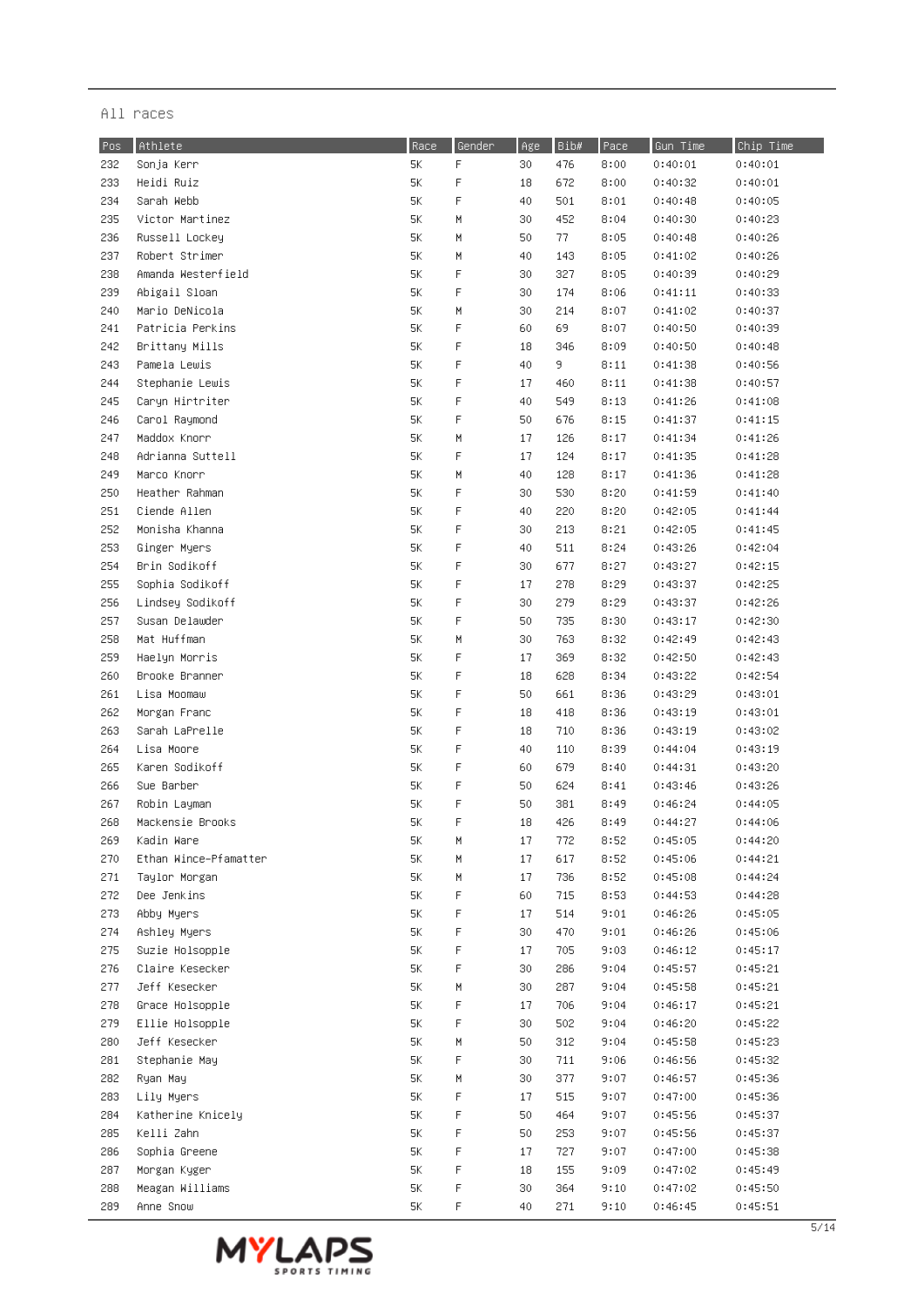| Pos | Athlete                       | Race | Gender | Age | Bib# | Pace  | Gun Time | Chip Time |
|-----|-------------------------------|------|--------|-----|------|-------|----------|-----------|
| 290 | Jessica Edwards               | 5К   | F      | 40  | 399  | 9:10  | 0:46:45  | 0:45:53   |
| 291 | Judith Wentz                  | 5K   | F      | 60  | 351  | 9:10  | 0:46:10  | 0:45:54   |
| 292 | Michael Dart                  | 5К   | М      | 17  | 7    | 9:11  | 0:46:16  | 0:45:58   |
| 293 | Mark Hisey                    | 5K   | F      | 40  | 224  | 9:11  | 0:46:19  | 0:45:59   |
| 294 | Laura Hisey                   | 5К   | F      | 50  | 225  | 9:11  | 0:46:19  | 0:45:59   |
| 295 | Amy Hisey                     | 5К   | F      | 50  | 223  | 9:12  | 0:46:19  | 0:46:00   |
| 296 | Chrissy Dart                  | 5K   | F      | 40  | 248  | 9:13  | 0:46:27  | 0:46:09   |
| 297 | Lisa Hardy                    | 5К   | F      | 50  | 17   | 9:15  | 0:47:01  | 0:46:17   |
| 298 | Lauren Alleyne                | 5К   | F      | 40  | 614  | 9:17  | 0:47:15  | 0:46:27   |
| 299 | Sonya Baker                   | 5К   | F      | 50  | 613  | 9:17  | 0:47:16  | 0:46:29   |
| 300 | Zach Schilling                | 5К   | М      | 17  | 729  | 9:19  | 0:48:58  | 0:46:35   |
| 301 | Molly Cox                     | 5К   | F      | 30  | 249  | 9:22  | 0:47:14  | 0:46:50   |
| 302 | Kaylee Croy                   | 5К   | F      | 17  | 445  | 9:27  | 0:47:16  | 0:47:16   |
| 303 | Cassie Sturgill               | 5К   | F      | 30  | 219  | 9:33  | 0:48:13  | 0:47:49   |
| 304 | Grayson Lilly                 | 5К   | М      | 17  | 162  | 9:36  | 0:48:02  | 0:48:02   |
| 305 | Steve Sodikoff                | 5К   | М      | 60  | 678  | 9:42  | 0:49:22  | 0:48:31   |
| 306 | Patricia Baltazar             | 5К   | F      | 18  | 720  | 9:45  | 0:49:29  | 0:48:46   |
| 307 | Talia Baltazar                | 5К   | F      | 18  | 458  | 9:45  | 0:49:28  | 0:48:48   |
| 308 | Jason Good                    | 5K   | М      | 30  | 393  | 9:48  | 0:50:14  | 0:49:03   |
| 309 | James Basye                   | 5К   | М      | 50  | 366  | 9:51  | 0:49:28  | 0:49:18   |
| 310 | Nick Kerns                    | 5К   | М      | 18  | 643  | 9:52  | 0:51:56  | 0:49:22   |
| 311 | Courtney Martiny              | 5К   | F      | 30  | 382  | 9:52  | 0:50:06  | 0:49:22   |
| 312 | Jess Kerns                    | 5К   | F      | 18  | 653  | 9:52  | 0:51:58  | 0:49:24   |
| 313 | Thao Overkott                 | 5К   | F      | 50  | 644  | 9:55  | 0:51:49  | 0:49:35   |
| 314 | Alex George                   | 5К   | М      | 18  | 652  | 9:56  | 0:51:55  | 0:49:40   |
| 315 | Katie Jordan                  | 5К   | F      | 17  | 116  | 9:56  | 0:50:09  | 0:49:42   |
| 316 | Susan Jordan                  | 5К   | F      | 40  | 115  | 9:56  | 0:50:10  | 0:49:43   |
| 317 | Cipicchio Patricia            | 5K   | F      | 18  | 649  | 9:56  | 0:51:58  | 0:49:43   |
| 318 | Tyra Bookhart                 | 5К   | F      | 18  | 656  | 9:56  | 0:51:58  | 0:49:43   |
| 319 | Arpita Das                    | 5К   | F      | 30  | 659  | 9:56  | 0:51:58  | 0:49:43   |
| 320 | Hannah Rears                  | 5К   | F      | 18  | 651  | 9:56  | 0:51:58  | 0:49:43   |
| 321 | Tam Strickler                 | 5К   | F      | 50  | 545  | 9:57  | 0:50:12  | 0:49:46   |
| 322 | Sarah Strickler               | 5К   | F      | 18  | 544  | 9:57  | 0:50:15  | 0:49:49   |
| 323 | Allison Rhodes                | 5К   | F      | 17  | 743  | 9:59  | 0:50:38  | 0:49:56   |
| 324 | Nancy Smith                   | 5К   | F      | 50  | 109  | 9:59  | 0:50:38  | 0:49:59   |
| 325 | Barbara Kleist                | 5К   | F      | 50  | 548  | 10:02 | 0:50:12  | 0:50:12   |
| 326 | Lynda McMillen                | 5К   | F      | 50  | 247  | 10:04 | 0:50:51  | 0:50:20   |
| 327 | Amber Whetzel                 | 5К   | F      | 30  | 68   | 10:04 | 0:50:54  | 0:50:20   |
| 328 | Michelle Garber               | 5К   | F      | 50  | 434  | 10:04 | 0:50:52  | 0:50:20   |
| 329 | Ashtin Whetzel                | 5K   | F      | 17  | 67   | 10:04 | 0:50:57  | 0:50:22   |
| 330 | Travis Addison                | 5К   | H      | 30  | 185  | 10:04 | 0:52:01  | 0:50:23   |
| 331 | Krista Addison                | 5К   | F      | 30  | 186  | 10:04 | 0:52:01  | 0:50:23   |
| 332 | Tyler Addison                 | 5К   | H      | 18  | 308  | 10:05 | 0:52:02  | 0:50:26   |
| 333 | Lora Watkins                  | 5К   | F      | 40  | 550  | 10:07 | 0:50:55  | 0:50:37   |
| 334 | Elizabeth Comer               | 5К   | F      | 17  | 437  | 10:07 | 0:51:13  | 0:50:38   |
| 335 | Rohit Thota                   | 5К   | H      | 18  | 204  | 10:07 | 0:56:22  | 0:50:38   |
| 336 | Priyanka Ramayanam Siva Kumar | 5К   | F      | 18  | 201  | 10:07 | 0:56:22  | 0:50:39   |
| 337 | Luci Comer                    | 5К   | F      | 40  | 166  | 10:07 | 0:51:15  | 0:50:39   |
| 338 | Ashley Hannaman               | 5К   | F      | 30  | 361  | 10:10 | 0:52:26  | 0:50:52   |
| 339 | Nevin Cavusoglu               | 5К   | F      | 40  | 608  | 10:11 | 0:51:18  | 0:50:59   |
| 340 | Nekahi Strother               | 5К   | Μ      | 17  | 662  | 10:12 | 0:51:32  | 0:51:01   |
| 341 | Cleaston Strother             | 5К   | Μ      | 30  | 663  | 10:12 | 0:51:32  | 0:51:01   |
| 342 | Nicole Meadows                | 5К   | F      | 18  | 762  | 10:13 | 0:51:54  | 0:51:05   |
| 343 | Kathryn Bodkins               | 5К   | F      | 18  | 10   | 10:13 | 0:51:54  | 0:51:07   |
| 344 | Megan Shepard                 | 5К   | F      | 30  | 323  | 10:14 | 0:52:03  | 0:51:14   |
| 345 | Hodan Mohamed                 | 5К   | F      | 18  | 341  | 10:16 | 0:52:15  | 0:51:22   |
| 346 | Sadia Kullane                 | 5К   | F      | 50  | 342  | 10:16 | 0:52:16  | 0:51:23   |
| 347 | Alisa Udomvisawakul           | 5К   | F      | 30  | 682  | 10:16 | 0:52:39  | 0:51:23   |

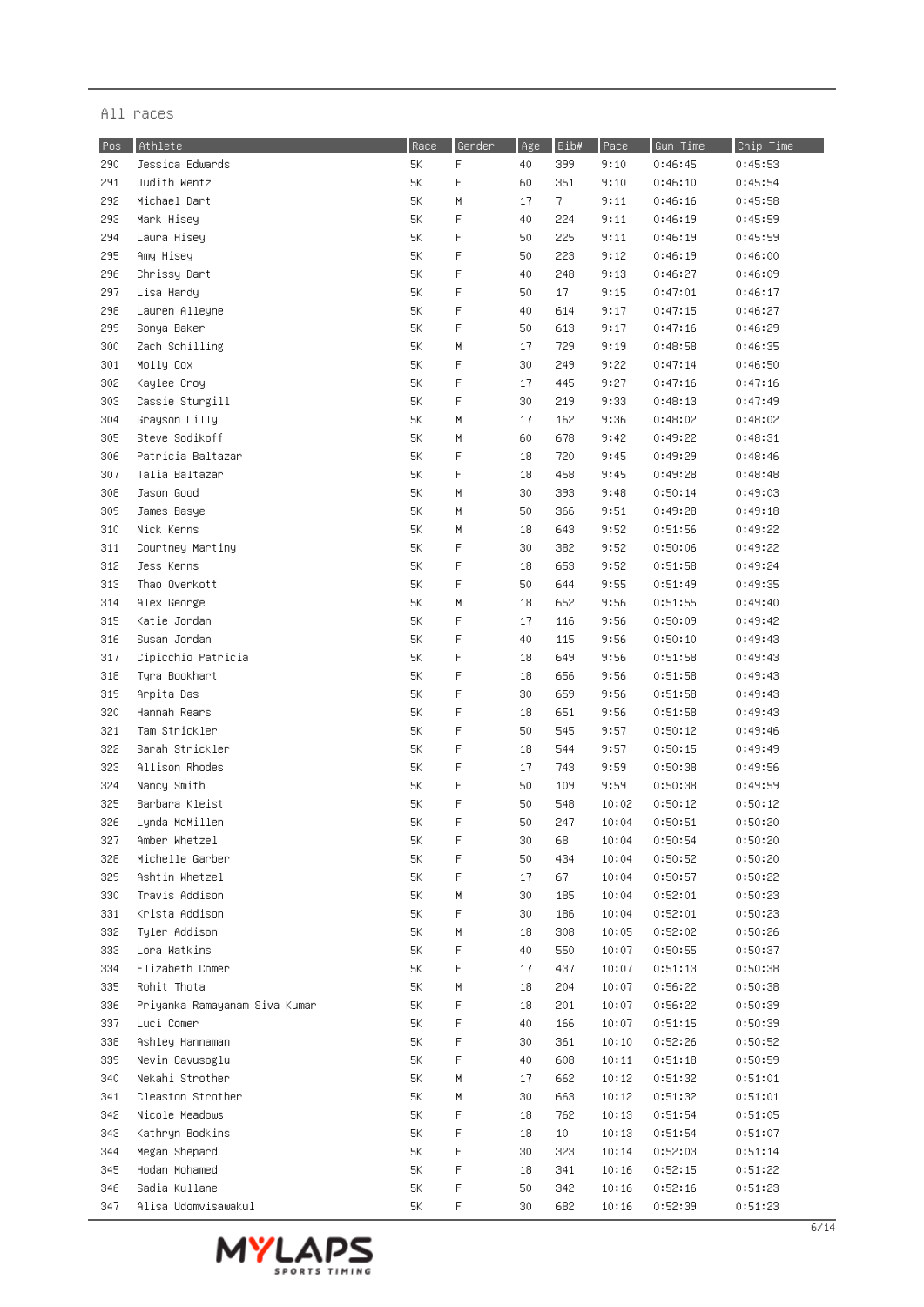| Pos | Athlete             | Race | Gender | Age | Bib#       | Pace  | Gun Time | Chip Time |
|-----|---------------------|------|--------|-----|------------|-------|----------|-----------|
| 348 | Cheryl Shifflett    | 5K   | F      | 60  | 292        | 10:17 | 0:52:05  | 0:51:26   |
| 349 | Bev Randolph        | $5K$ | F      | 50  | 291        | 10:17 | 0:52:05  | 0:51:26   |
| 350 | Mary Sue Wenger     | 5K   | F      | 60  | 424        | 10:18 | 0:51:54  | 0:51:31   |
| 351 | Anne Byrd           | 5К   | F      | 60  | 98         | 10:18 | 0:51:54  | 0:51:32   |
| 352 | Cindy Ralston       | 5К   | F      | 50  | 105        | 10:19 | 0:52:12  | 0:51:39   |
| 353 | Chuck Ralston       | 5К   | Μ      | 40  | 106        | 10:20 | 0:52:12  | 0:51:41   |
| 354 | Catherine Arehart   | 5К   | F      | 60  | 114        | 10:20 | 0:52:17  | 0:51:42   |
| 355 | Addison Bridges     | 5К   | F      | 17  | 752        | 10:22 | 0:52:19  | 0:51:53   |
| 356 | Kylee Addison       | 5K   | F      | 17  | 184        | 10:24 | 0:52:01  | 0:52:01   |
| 357 | Brooklyn Mitchell   | 5K   | F      | 18  | 218        | 10:25 | 0:52:31  | 0:52:06   |
| 358 | Brandy Cunningham   | 5К   | F      | 18  | 222        | 10:25 | 0:52:31  | 0:52:06   |
| 359 | Tori Marsh          | 5К   | F      | 40  | 217        | 10:25 | 0:52:33  | 0:52:07   |
| 360 | Emma Egnaczyk       | 5К   | F      | 18  | 562        | 10:26 | 0:52:31  | 0:52:13   |
| 361 | Ronald Arehart      | 5К   | M      | 60  |            | 10:27 | 0:52:53  | 0:52:16   |
| 362 | Ceci Weaver         | 5К   | F      | 50  | 113<br>276 |       | 0:53:48  | 0:52:19   |
|     |                     |      | F      |     |            | 10:27 |          |           |
| 363 | Karen Guerrero      | 5К   |        | 18  | 196        | 10:28 | 0:53:24  | 0:52:24   |
| 364 | Mariela Murillo     | 5К   | F      | 18  | 207        | 10:28 | 0:53:24  | 0:52:24   |
| 365 | Robin Delaughter    | 5К   | F      | 50  | 187        | 10:31 | 0:53:35  | 0:52:37   |
| 366 | Nancy Napier        | 5К   | F      | 40  | 146        | 10:31 | 0:53:21  | 0:52:38   |
| 367 | Jeanie Dean         | 5К   | F      | 30  | 152        | 10:32 | 0:53:21  | 0:52:40   |
| 368 | Samantha Dean       | 5К   | F      | 17  | 173        | 10:32 | 0:53:21  | 0:52:40   |
| 369 | Faythe Silveira     | 5К   | F      | 50  | 238        | 10:32 | 0:53:35  | 0:52:40   |
| 370 | Tara Armentrout     | 5К   | F      | 60  | 19         | 10:32 | 0:54:26  | 0:52:43   |
| 371 | Brandy Caplinger    | 5К   | F      | 30  | 459        | 10:32 | 0:54:25  | 0:52:44   |
| 372 | Kaia Francisco      | 5К   | F      | 17  | 685        | 10:33 | 0:54:01  | 0:52:45   |
| 373 | JuJu Francisco      | 5К   | F      | 30  | 683        | 10:34 | 0:54:00  | 0:52:50   |
| 374 | Jessica Williams    | 5К   | F      | 30  | 303        | 10:36 | 0:53:33  | 0:53:02   |
| 375 | Rebecca McCutcheon  | 5К   | F      | 30  | 298        | 10:36 | 0:54:24  | 0:53:03   |
| 376 | Samantha Leontie    | 5К   | F      | 30  | 299        | 10:36 | 0:54:23  | 0:53:04   |
| 377 | Renee Kreider       | 5К   | F      | 60  | 340        | 10:37 | 0:53:17  | 0:53:06   |
| 378 | Roshna Rasul        | 5К   | F      | 18  | 305        | 10:37 | 0:53:37  | 0:53:06   |
| 379 | David Kreider       | 5К   | M      | 60  | 337        | 10:37 | 0:53:18  | 0:53:07   |
| 380 | Michael Weldon      | 5К   | М      | 30  | 266        | 10:38 | 0:54:41  | 0:53:11   |
| 381 | Sarah Weldon        | 5К   | F      | 30  | 267        | 10:38 | 0:54:41  | 0:53:13   |
| 382 | Stephen Dove        | 5К   | M      | 60  | 395        | 10:39 | 0:54:05  | 0:53:17   |
| 383 | Wanda Dove          | 5K   | F      | 60  | 396        | 10:39 | 0:54:04  | 0:53:17   |
| 384 | Sierra Coates       | 5К   | F      | 18  | 457        | 10:39 | 0:53:59  | 0:53:18   |
| 385 | Faith Galloway      | 5К   | F      | 20  | 776        | 10:40 | 0:53:59  | 0:53:21   |
| 386 | Stacy Coates        | 5К   | F      | 40  | 578        | 10:40 | 0:53:59  | 0:53:21   |
| 387 | Amy Mitchell        | 5К   | F      | 40  | 350        | 10:40 | 0:54:31  | 0:53:22   |
| 388 | Hillary Genus       | 5К   | F      | 40  | 646        | 10:42 | 0:56:09  | 0:53:30   |
| 389 | Devon Genus         | 5К   | М      | 50  | 654        | 10:42 | 0:56:10  | 0:53:30   |
| 390 | Alison Raines       | 5К   | F      | 50  | 353        | 10:42 | 0:54:39  | 0:53:30   |
| 391 | Amy Burke           | 5К   | F      | 60  | 175        | 10:42 | 0:54:39  | 0:53:32   |
| 392 | Mike Napier         | 5К   | М      | 50  | 145        | 10:42 | 0:54:19  | 0:53:34   |
| 393 | Mary Beth Tysinger  | 5К   | F      | 40  | 33         | 10:42 | 0:55:08  | 0:53:34   |
| 394 | Whitney Cofer       | 5К   | F      | 40  | 34         | 10:43 | 0:55:08  | 0:53:35   |
| 395 | Stephanie Miller    | 5Κ.  | F      | 30  | 306        | 10:44 | 0:53:54  | 0:53:41   |
| 396 | Jennifer Holden     | 5К   | F      | 40  | 136        | 10:44 | 0:55:16  | 0:53:42   |
| 397 | Balbina Penaloza    | 5К   | F      | 18  | 8          | 10:44 | 0:54:38  | 0:53:44   |
| 398 | Cheyenne Burkhilder | 5К   | F      | 17  | 738        | 10:45 | 0:54:30  | 0:53:46   |
| 399 | Terry Weaver        | 5К   | M      | 50  | 275        | 10:45 | 0:53:48  | 0:53:48   |
| 400 | Michelle Jimenez    | 5К   | F      | 30  | 420        | 10:45 | 0:54:24  | 0:53:48   |
| 401 | Gloria MartinMartin | 5К   | F      | 30  | 740        | 10:45 | 0:54:28  | 0:53:48   |
| 402 | Carter Holden       | 5К   | M      | 40  | 133        | 10:45 | 0:55:20  | 0:53:48   |
| 403 | Pat Randolph        | 5К   | F      | 50  | 289        | 10:46 | 0:54:15  | 0:53:51   |
| 404 | Chloe Sutherland    | 5К   | F      | 18  | 506        | 10:46 | 0:54:16  | 0:53:52   |
| 405 | Cindy Campbell      | 5К   | F      | 50  | 234        | 10:47 | 0:54:28  | 0:53:56   |
|     |                     |      |        |     |            |       |          |           |

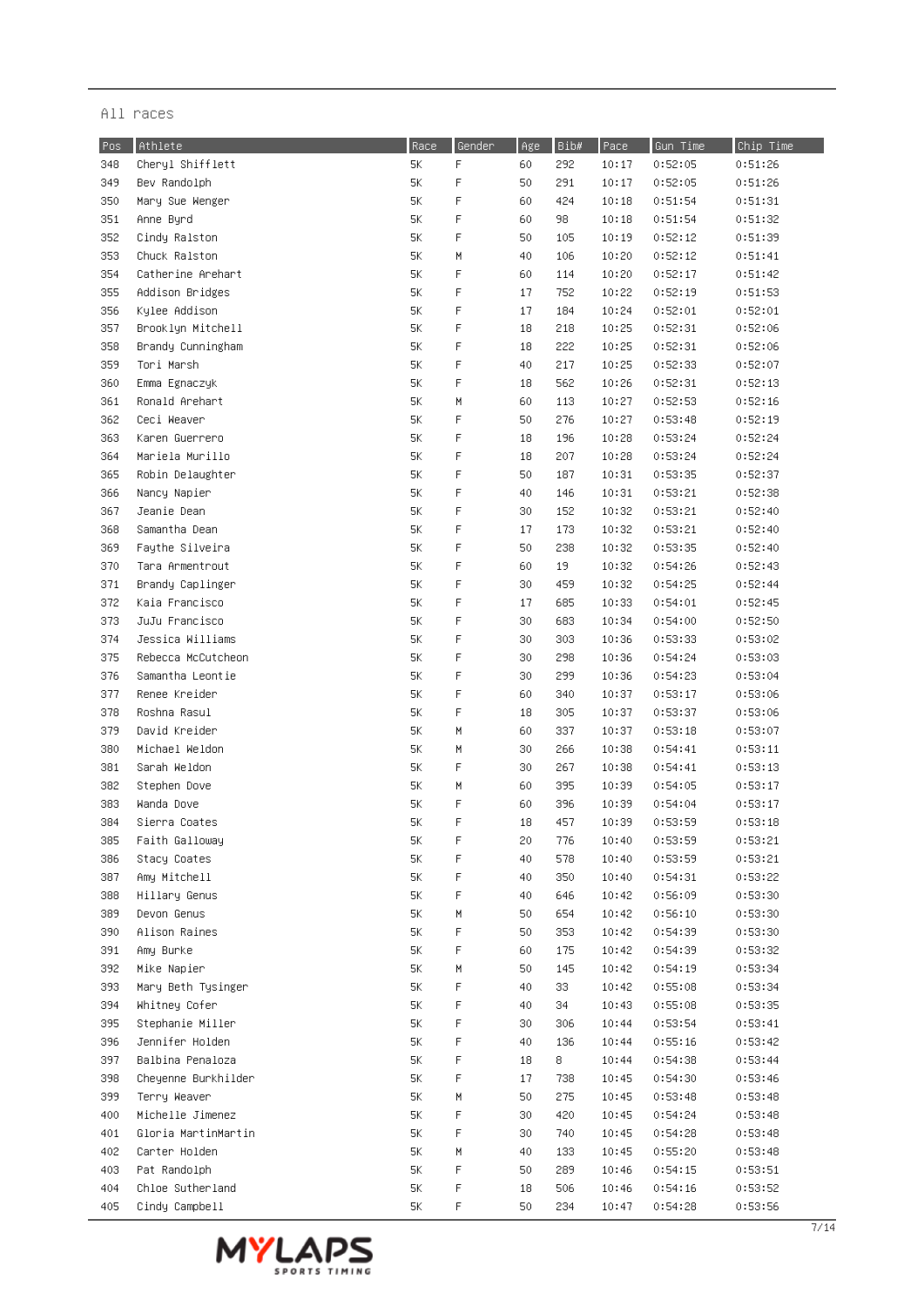| Pos | Athlete              | Race | Gender      | Age | Bib# | Pace    | Gun Time | Chip Time |
|-----|----------------------|------|-------------|-----|------|---------|----------|-----------|
| 406 | Amanda Freemantle    | 5K   | F           | 30  | 252  | 10:47   | 0:55:50  | 0:53:56   |
| 407 | Heather Dabney       | 5Κ   | $\mathsf F$ | 30  | 74   | 10:47   | 0:55:49  | 0:53:58   |
| 408 | Mary Young           | 5K   | $\mathsf F$ | 50  | 103  | 10:48   | 0:54:32  | 0:54:01   |
| 409 | Cole Johnson         | 5К   | М           | 17  | 748  | 10:48   | 0:54:54  | 0:54:02   |
| 410 | Kevin Johnson        | 5K   | H           | 40  | 750  | 10:48   | 0:54:55  | 0:54:03   |
| 411 | Cosette Johnson      | 5К   | $\mathsf F$ | 40  | 751  | 10:48   | 0:54:55  | 0:54:03   |
| 412 | Mary Sease           | 5K   | $\mathsf F$ | 60  | 779  | 10:49   | 0:58:16  | 0:54:06   |
| 413 | Bob Sease            | 5Κ   | М           | 60  | 780  | 10:49   | 0:58:16  | 0:54:07   |
| 414 | Patrick Marr         | 5K   | M           | 18  | 555  | 10:49   | 0:54:40  | 0:54:08   |
| 415 | Riley Massey         | 5K   | F           | 18  | 674  | 10:49   | 0:54:40  | 0:54:09   |
| 416 | Laura Minnich Lockey | 5К   | F           | 50  | 79   | 10:50   | 0:54:40  | 0:54:13   |
| 417 | Ana Arias            | 5К   | F           | 40  | 96   | 10:50   | 0:54:41  | 0:54:14   |
| 418 | Sherry Braithwaite   | 5К   | F           | 40  | 753  | 10:52   | 0:54:49  | 0:54:22   |
| 419 | Michele Bridges      | 5К   | F           | 40  | 754  | 10:52   | 0:54:48  | 0:54:23   |
| 420 | Bailey Black         | 5K   | F           | 18  | 304  | 10:53   | 0:55:02  | 0:54:29   |
| 421 | Alex Daniel          | 5К   | F           | 18  | 309  | 10:53   | 0:55:02  | 0:54:29   |
| 422 | Teri Lundy           | 5K   | F           | 40  | 554  | 10:54   | 0:54:51  | 0:54:30   |
| 423 | Joy Coakley          | 5К   | F           | 60  | 688  | 10:54   | 0:55:25  | 0:54:31   |
| 424 | Mary Bennett         | 5К   | F           | 18  | 693  | 10:54   | 0:55:03  | 0:54:32   |
| 425 | Brenda Black         | 5К   | F           | 50  | 72   | 10:54   | 0:55:02  | 0:54:32   |
| 426 | Bob Coakley          | 5К   | M           | 60  | 689  | 10:54   | 0:55:26  | 0:54:33   |
| 427 | Leslie Crawford      | 5К   | F           | 60  | 47   | 10:55   | 0:55:48  | 0:54:36   |
| 428 | Neil Raines          | 5К   | М           | 50  | 352  | 10:55   | 0:55:46  | 0:54:37   |
| 429 | Shannon Lundy        | 5K   | F           | 18  | 239  | 10:58   | 0:55:59  | 0:54:54   |
| 430 | Alyssa Whetzel       | 5К   | F           | 18  | 14   | 10:58   | 0:55:41  | 0:54:54   |
| 431 | Camryn Johnson       | 5К   | F           | 17  | 749  | 10:59   | 0:54:55  | 0:54:55   |
| 432 | Kim Ramirez          | 5К   | F           | 40  | 64   | 10:59   | 0:55:42  | 0:54:55   |
| 433 | Allie Lawrence       | 5K   | F           | 18  | 192  | 10:59   | 0:56:00  | 0:54:57   |
| 434 | Charisse Usman       | 5K   | $\mathsf F$ | 30  | 650  | 11:00   | 0:57:38  | 0:55:01   |
| 435 | Adam Usman           | 5K   | M           | 30  | 647  | 11:00   | 0:57:38  | 0:55:01   |
| 436 | Jamili Erazo         | 5K   | F           | 30  | 282  | 11:00   | 0:55:50  | 0:55:01   |
| 437 | Emmanuel Obe         | 5К   | M           | 50  | 579  | 11:01   | 0:55:47  | 0:55:05   |
| 438 | Maira Romero         | 5К   | F           | 18  | 283  | 11:01   | 0:55:55  | 0:55:08   |
| 439 | Hailey Erazo         | 5К   | F           | 17  | 281  | 11:01   | 0:55:57  | 0:55:09   |
| 440 | Sherry Whetzel       | 5Κ   | F           | 40  | 13   | 11:02   | 0:55:57  | 0:55:10   |
| 441 | Melissa Bono         | 5K   | F           | 30  | 574  | 11:02   | 0:55:52  | 0:55:11   |
| 442 | Kyra McMahon         | 5K   | F           | 18  | 709  | 11:03   | 0:56:54  | 0:55:15   |
| 443 | Brooke Williams      | 5K   | F           | 18  | 280  | 11:03   | 0:55:56  | 0:55:15   |
| 444 | Sara Jones           | 5К   | F           | 20  | 777  | 11:03   | 0:56:54  | 0:55:15   |
| 445 | Amy Hess             | 5Κ   | F           | 40  | 211  | 11:03   | 0:56:12  | 0:55:16   |
| 446 | Cris Knight          | 5Κ   | H           | 40  | 311  | 11:03   | 0:56:20  | 0:55:16   |
| 447 | Carley Hartman       | 5К   | F           | 17  | 272  | 11:03   | 0:56:12  | 0:55:17   |
| 448 | Heather Woodson      | 5К   | F           | 30  | 194  | 11:03   | 0:56:18  | 0:55:17   |
| 449 | Mike Rodes           | 5К   | М           | 40  | 288  | 11:03   | 0:56:19  | 0:55:17   |
| 450 | Neil Mowbray         | 5К   | М           | 60  | 117  | 11:03   | 0:56:20  | 0:55:18   |
| 451 | vickie wendt         | 5К   | F           | 50  | 518  | 11:04   | 0:55:50  | 0:55:21   |
| 452 | Michelle Wu          | 5К   | F           | 18  | 699  | 11:04   | 0:55:48  | 0:55:22   |
| 453 | Kitty Purcell        | 5К   | F           | 60  | 596  | 11:04   | 0:55:50  | 0:55:22   |
| 454 | Ann Thomas           | 5К   | F           | 60  | 210  | 11:04   | 0:56:18  | 0:55:23   |
| 455 | Tiffany Hartman      | 5К   | F           | 40  | 273  | 11:04   | 0:56:18  | 0:55:23   |
| 456 | Kiersten Roberts     | 5К   | F           | 17  | 468  | 11:05   | 0:57:19  | 0:55:28   |
| 457 | Eleasha Roberts      | 5К   | F           | 30  | 469  | 11:05   | 0:57:19  | 0:55:28   |
| 458 | Glenn Crawford       | 5К   | М           | 60  | 48   | 11:09   | 0:55:46  | 0:55:46   |
| 459 | Robin Atwood         | 5Κ   | F           | 50  | 205  | 11:11   | 0:57:14  | 0:55:55   |
| 460 | Kristi Eckard        | 5Κ   | F           | 18  | 472  | 11:11   | 0:57:14  | 0:55:55   |
| 461 | Alisha Sly           | 5Κ   | F           | 18  | 200  | 11:11   | 0:57:14  | 0:55:57   |
| 462 | Charlotte Bow        | 5К   | F           | 40  | 199  | 11:11   | 0:57:14  | 0:55:58   |
| 463 | Laurie Dye           | 5К   | F           | 50  | 198  | $11:11$ | 0:57:14  | 0:55:58   |

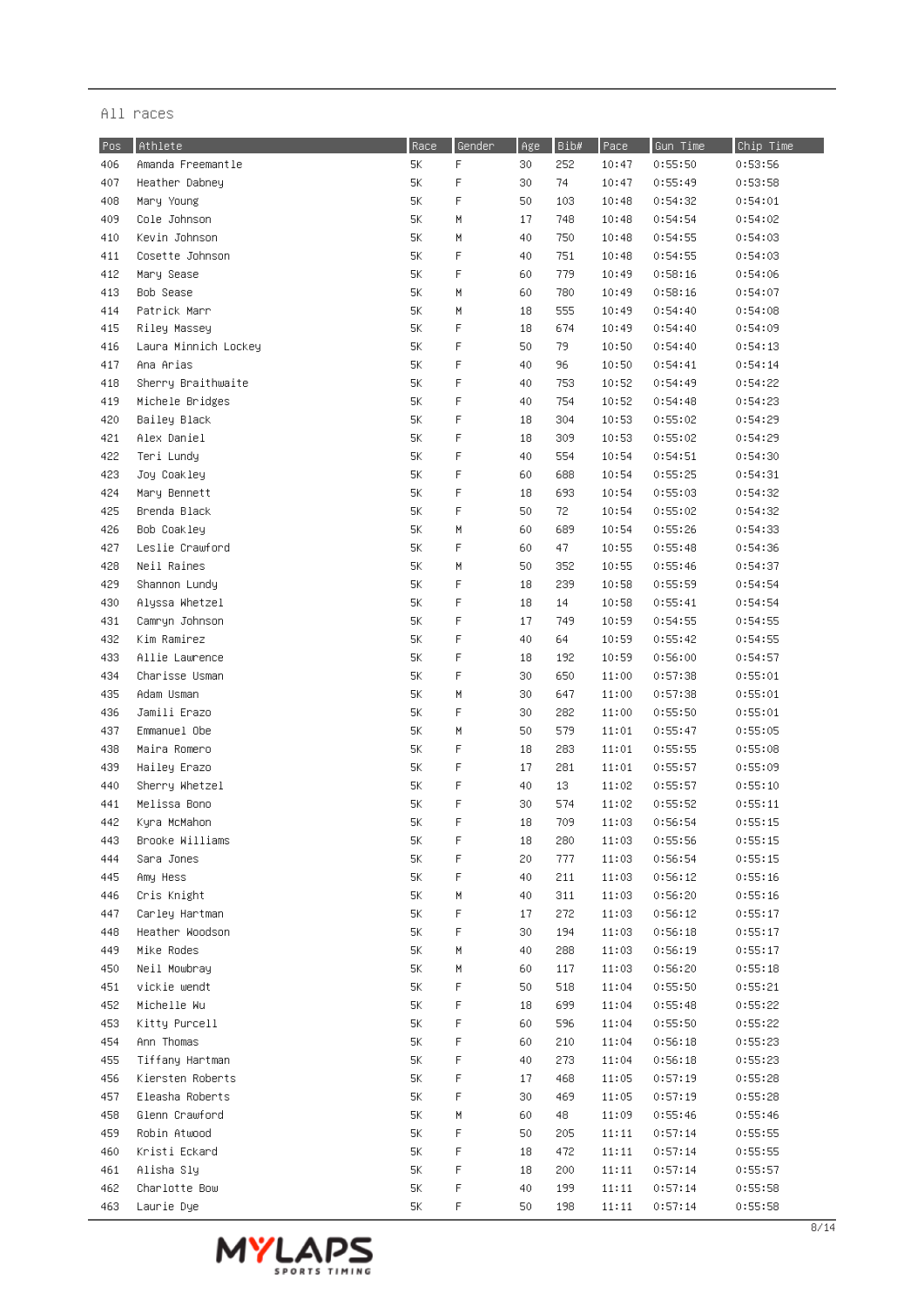| Pos        | Athlete              | Race | Gender      | Age | Bib# | Pace           | Gun Time | Chip Time          |
|------------|----------------------|------|-------------|-----|------|----------------|----------|--------------------|
| 464        | Hector Bosch         | 5К   | М           | 50  | 573  | 11:11          | 0:56:41  | 0:55:59            |
| 465        | Karyle Thornton      | 5Κ   | $\mathsf F$ | 50  | 571  | 11:12          | 0:56:41  | 0:56:00            |
| 466        | Keard Grooms         | 5K   | F           | 17  | 386  | 11:15          | 0:57:44  | 0:56:15            |
| 467        | Ryan Desper          | 5К   | M           | 18  | 383  | 11:15          | 0:57:45  | 0:56:16            |
| 468        | Kiki Scott           | 5К   | $\mathsf F$ | 30  | 387  | 11:15          | 0:57:45  | 0:56:17            |
| 469        | Sheila Bowman        | 5К   | F           | 50  | 747  | 11:20          | 0:58:18  | 0:56:42            |
| 470        | Candise Williams     | 5К   | F           | 18  | 505  | 11:20          | 0:57:12  | 0:56:43            |
| 471        | Monika Addison       | 5Κ   | F           | 18  | 406  | 11:21          | 0:58:31  | 0:56:46            |
| 472        | Brooklyn Clatterbuck | 5K   | $\mathsf F$ | 18  | 432  | 11:21          | 0:58:37  | 0:56:49            |
| 473        | Meg Morris           | 5К   | F           | 40  | 345  | 11:22          | 0:58:52  | 0:56:50            |
| 474        | Brenden Addison      | 5К   | M           | 18  | 427  | 11:22          | 0:58:37  | 0:56:51            |
| 475        | Charlie Morris       | 5К   | M           | 17  | 344  | 11:22          | 0:58:53  | 0:56:52            |
| 476        | Esme Cardosa         | 5К   | F           | 17  | 702  | 11:24          | 0:58:00  | 0:57:02            |
| 477        | Abby Vance           | 5К   | F           | 17  | 701  | 11:24          | 0:58:00  | 0:57:02            |
| 478        | Jim Vance            | 5К   | M           | 40  | 692  | 11:25          | 0:58:03  | 0:57:06            |
| 479        | Miriam Hostetter     | 5К   | F           | 50  | 290  | 11:26          | 0:57:14  | 0:57:14            |
| 480        | Tami Eppard          | 5К   | F           | 50  | 171  | 11:27          | 0:58:33  | 0:57:19            |
| 481        | Deanna Lam           | 5К   | F           | 50  | 158  | 11:28          | 0:58:34  | 0:57:20            |
| 482        | Sadie Vance          | 5К   | F           | 17  | 691  | 11:29          | 0:58:22  | 0:57:25            |
| 483        | Shannon Tierney      | 5К   | F           | 40  | 142  | 11:29          | 0:57:58  | 0:57:25            |
| 484        | Kara Vance           | 5К   | F           | 40  | 690  | 11:29          | 0:58:23  | 0:57:26            |
| 485        | Todd Bacon           | 5К   | M           | 30  | 485  | 11:30          | 0:58:48  | 0:57:31            |
| 486        | Becky Deloney        | 5К   | F           | 40  | 334  | 11:30          | 0:59:34  | 0:57:31            |
| 487        | Kendra Miller        | 5К   | F           | 18  | 446  | 11:30          | 0:58:21  | 0:57:32            |
| 488        | Kelly Zimbro         | 5К   | F           | 30  | 463  | 11:31          | 0:59:31  | 0:57:38            |
| 489        | Kitty Cabana         | 5К   | F           | 40  | 443  | 11:31          | 0:59:33  | 0:57:39            |
| 490        | Barbara Davis        | 5К   | F           | 50  | 461  | 11:32          | 0:59:32  | 0:57:40            |
| 491        | Shannon Atkins       | 5К   | F           | 30  | 462  | 11:33          | 0:59:32  | 0:57:45            |
| 492        | Renee Hertzler       | 5Κ   | F           | 50  | 567  | 11:33          | 0:58:43  | 0:57:47            |
| 493        | Michele Mumaw        | 5K   | F           | 50  | 46   | 11:34          | 0:58:47  | 0:57:51            |
| 494        | Justin Banks         | 5К   | M           | 30  | 449  | 11:34          | 0:58:42  | 0:57:52            |
| 495        | Madison Wilson       | 5К   | F           | 20  | 769  | 11:34          | 0:58:42  | 0:57:52            |
| 496        | Tennyson Bates       | 5Κ   | M           | 17  | 764  | 11:34          | 0:58:28  | 0:57:53            |
| 497        | Sallie Campbell      | 5К   | F           | 30  | 450  | 11:34          | 0:58:42  | 0:57:54            |
| 498        | Brittany Bates       | 5Κ   | F           | 40  | 497  | 11:36          | 0:58:38  | 0:58:02            |
| 499        | Finnegan Strimer     | 5K   | M           | 17  | 141  | 11:40          | 0:58:21  | 0:58:21            |
| 500        | Brianna Dean         | 5K   | F           | 18  | 630  | 11:41          | 0:59:21  | 0:58:26            |
| 501        | Melissa Johnson      | 5K   | F           | 50  | 640  | 11:43          | 1:01:04  | 0:58:35            |
| 502        | Amber Dearing        | 5К   | F           | 40  | 639  | 11:43          | 1:01:04  | 0:58:35            |
| 503        | Brittney Bacon       | 5Κ   | F           | 18  | 486  | 11:45          | 0:58:48  | 0:58:48            |
| 504        | Sabrina Sherman      | 5К   | F           | 30  | 633  | 11:50          | 1:00:06  | 0:59:10            |
| 505        | Astrid Chavarria     | 5К   | F           | 18  | 635  | 11:50          | 1:00:06  | 0:59:10            |
| 506        | Natalia Etchebarne   | 5К   | F           | 18  | 632  | 11:50          | 1:00:06  | 0:59:11            |
| 507        | Jessica Harrington   | 5К   | F           | 50  | 50   | 11:50          | 1:00:59  | 0:59:14            |
| 508        | Karen Thomas         | 5К   | F           | 60  | 104  | 11:53          | 1:00:01  | 0:59:28            |
| 509        | Michele Arehart      | 5К   | F           | 50  | 108  | 11:53          | 1:00:01  | 0:59:28            |
| 510        | Terri Owens          | 5К   | F           | 40  | 39   | 11:56          | 1:02:15  | 0:59:44            |
| 511        | Ashley Pfamatter     | 5К   | F           | 30  | 589  | 12:01          | 1:01:39  | 1:00:09            |
| 512        | Amanda Fortune       | 5К   | F           | 30  | 588  | 12:02          | 1:01:41  | 1:00:10            |
| 513        | Emily Brillman       | 5К   | F           | 18  | 251  | 12:02          | 1:01:01  |                    |
| 514        | Sue Macleod          | 5К   | F           | 50  | 250  | 12:02          | 1:01:01  | 1:00:12<br>1:00:12 |
| 515        | Jill Delawder        | 5К   | F           | 30  | 295  | 12:02          | 1:01:30  | 1:00:13            |
| 516        | Amanda Sager–Spitler | 5К   | F           | 30  | 616  | 12:03          | 1:01:27  | 1:00:15            |
| 517        | Terry Sager          | 5Κ   | H           | 50  | 615  | 12:03          | 1:01:25  | 1:00:16            |
|            | Crue Smith           | 5К   | F           |     | 538  |                | 1:01:15  |                    |
| 518        | Michael Davis        | 5Κ   |             | 17  | 202  | 12:07          |          | 1:00:37            |
| 519<br>520 | Marvin Copeland      | 5К   | H<br>М      | 30  | 655  | 12:08<br>12:10 | 1:00:40  | 1:00:40            |
|            |                      |      |             | 50  |      |                | 1:03:32  | 1:00:52            |
| 521        | Martin Peterson      | 5Κ   | H           | 30  | 138  | 12:11          | 1:02:32  | 1:00:57            |

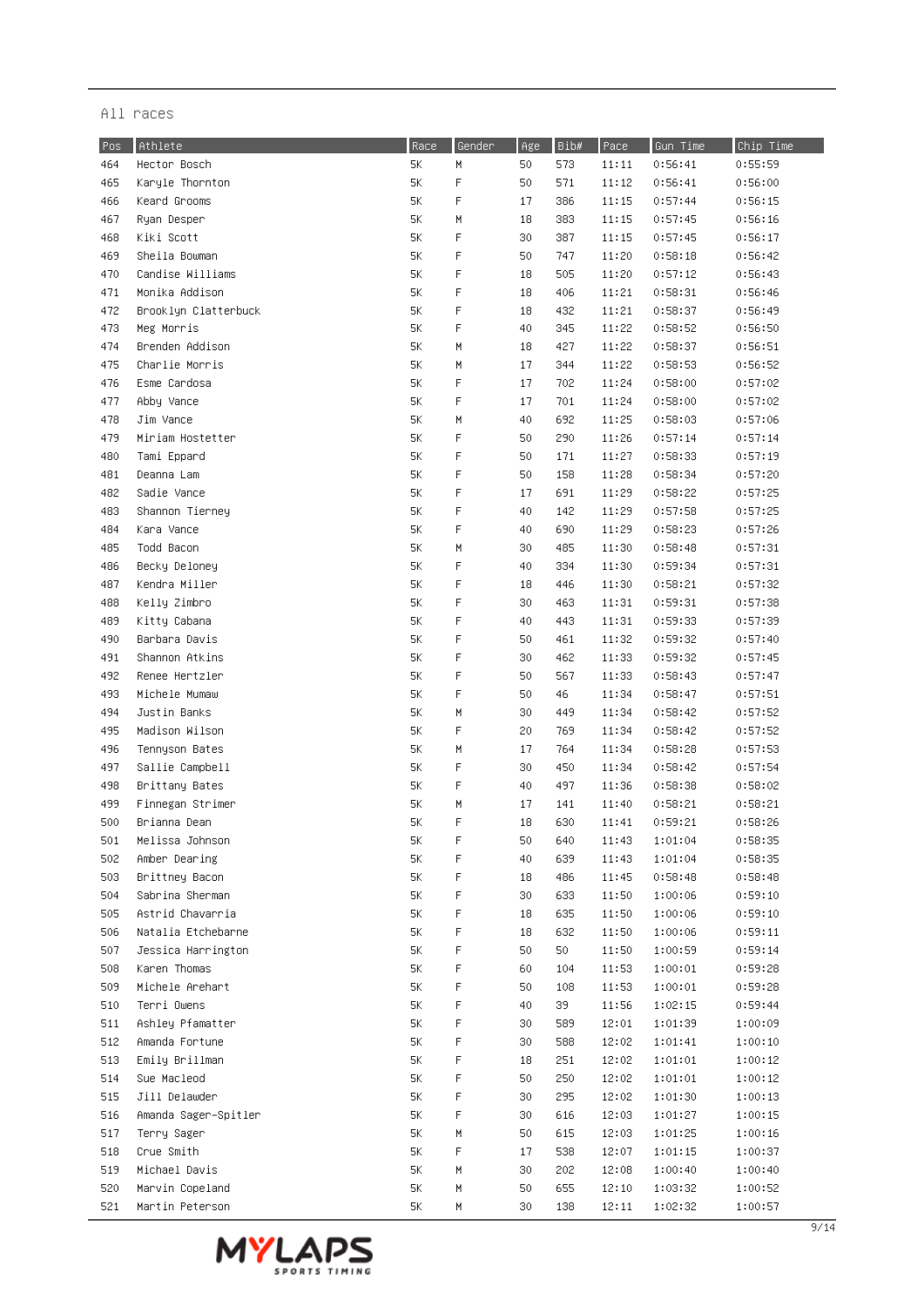| F<br>5K<br>522<br>Victoria Beahm<br>30<br>528<br>12:11<br>1:02:35<br>1:00:59<br>523<br>5K<br>Praserth Saesow<br>М<br>40<br>686<br>12:16<br>1:02:34<br>1:01:22<br>524<br>5K<br>F<br>Zoe Neff<br>236<br>12:17<br>1:07:16<br>1:01:27<br>17<br>525<br>Erin Neff<br>5K<br>F<br>30<br>237<br>12:17<br>1:07:15<br>1:01:27<br>5K<br>1:01:40<br>526<br>Ester Nicholson<br>F<br>50<br>130<br>12:20<br>1:02:10<br>527<br>Allison Knight<br>5К<br>F<br>30<br>131<br>12:20<br>1:02:10<br>1:01:40<br>528<br>Kurt Suttell<br>5К<br>40<br>123<br>12:26<br>1:03:59<br>1:02:14<br>М<br>529<br>Paul Vinson<br>5К<br>М<br>30<br>577<br>12:28<br>1:06:31<br>1:02:24<br>530<br>F<br>Sarah Carroll<br>5Κ<br>30<br>348<br>12:30<br>1:04:29<br>1:02:31<br>531<br>5K<br>F<br>12:30<br>1:02:32<br>Kristina McClung<br>40<br>384<br>1:04:08<br>532<br>5K<br>F<br>Tabitha McClung<br>18<br>390<br>12:30<br>1:02:33<br>1:04:06<br>5K<br>F<br>533<br>Lily McClung<br>17<br>392<br>12:30<br>1:02:33<br>1:04:08<br>F<br>534<br>Addison Copeland<br>5К<br>17<br>648<br>12:30<br>1:02:33<br>1:05:13<br>535<br>F<br>Cassandra Cason-Copeland<br>5К<br>50<br>657<br>12:30<br>1:05:12<br>1:02:33<br>536<br>5K<br>William McClung<br>M<br>40<br>391<br>12:31<br>1:02:35<br>1:04:06<br>5K<br>537<br>Guy Carroll<br>M<br>564<br>12:31<br>1:02:37<br>40<br>1:04:28<br>5K<br>F<br>538<br>Catherine Jennings<br>18<br>179<br>12:32<br>1:02:44<br>1:03:24<br>539<br>$5K$<br>F<br>Debbie Jennings<br>50<br>178<br>12:33<br>1:02:45<br>1:03:25<br>5K<br>F<br>540<br>Catherine Hastedt<br>60<br>347<br>12:33<br>1:02:45<br>1:04:43<br>541<br>Glenn Hastedt<br>5К<br>М<br>60<br>563<br>12:33<br>1:02:49<br>1:04:45<br>Yousef Rabie<br>542<br>5Κ<br>М<br>30<br>144<br>12:36<br>1:03:01<br>1:04:52<br>543<br>Joe Wills<br>5Κ<br>Μ<br>30<br>12:36<br>149<br>1:04:54<br>1:03:03<br>F<br>544<br>Lacey Berns<br>5К<br>18<br>172<br>12:37<br>1:04:54<br>1:03:09<br>F<br>545<br>Pam Huffman<br>5K<br>60<br>558<br>12:37<br>1:04:36<br>1:03:09<br>F<br>546<br>Jean Andrews<br>5K<br>60<br>531<br>12:38<br>1:04:35<br>1:03:10<br>F<br>547<br>Melody Metzinger<br>5К<br>60<br>534<br>12:40<br>1:03:20<br>1:04:05<br>F<br>548<br>Dawn Curro<br>5К<br>50<br>535<br>1:03:20<br>12:40<br>1:04:05<br>F<br>549<br>Elizabeth Haldane<br>5К<br>18<br>537<br>12:40<br>1:04:06<br>1:03:21<br>F<br>550<br>Michele Haldane<br>5К<br>40<br>1:03:21<br>536<br>12:40<br>1:04:05<br>551<br>F<br>Jillyan Pettit<br>5К<br>18<br>333<br>12:40<br>1:03:21<br>1:05:10<br>552<br>F<br>Cindy Pettit<br>5К<br>50<br>478<br>12:40<br>1:05:12<br>1:03:22<br>F<br>553<br>Brooke Ewing<br>5Κ<br>18<br>332<br>12:40<br>1:05:11<br>1:03:23<br>554<br>Amelia Hall<br>5К<br>F<br>60<br>542<br>12:41<br>1:04:09<br>1:03:25<br>555<br>Ashley Michael<br>5К<br>F<br>40<br>593<br>1:05:11<br>1:03:26<br>12:41<br>556<br>5K<br>F<br>1:03:30<br>Fran Kray<br>60<br>543<br>12:42<br>1:04:13<br>557<br>Lauren Patton<br>5Κ<br>F<br>30<br>540<br>12:43<br>1:04:13<br>1:03:35<br>558<br>F<br>5К<br>40<br>40<br>12:45<br>1:03:47<br>Jen Baker<br>1:05:08<br>559<br>Kelsey Knight<br>$5K$<br>F<br>17<br>26<br>12:45<br>1:05:09<br>1:03:47<br>F<br>560<br>5Κ<br>50<br>771<br>Colleen Waller<br>12:45<br>1:04:49<br>1:03:47<br>5K<br>F<br>561<br>Kyleigh Knight<br>25<br>17<br>12:45<br>1:05:08<br>1:03:47<br>F<br>562<br>Jenny Knight<br>5К<br>40<br>27<br>12:45<br>1:05:09<br>1:03:48<br>F<br>563<br>5Κ<br>576<br>Shana Pettit<br>40<br>12:45<br>1:04:49<br>1:03:48<br>F<br>564<br>Aimee Strigent<br>5К<br>770<br>30<br>12:45<br>1:04:50<br>1:03:48<br>5K<br>F<br>565<br>575<br>12:45<br>Cheryl Buel<br>30<br>1:03:48<br>1:04:50<br>F<br>566<br>5К<br>756<br>12:46<br>Harleigh Propst<br>17<br>1:03:54<br>1:05:17<br>F<br>567<br>5К<br>40<br>758<br>12:47<br>Michele Propst<br>1:05:18<br>1:03:56<br>F<br>568<br>5К<br>Delanie Propst<br>17<br>757<br>12:47<br>1:05:18<br>1:03:56<br>F<br>569<br>Cookie Garr<br>5К<br>40<br>372<br>12:48<br>1:04:37<br>1:04:02<br>F<br>570<br>5Κ<br>755<br>Aimee Lyle<br>30<br>12:48<br>1:05:18<br>1:04:03<br>F<br>571<br>Chelsea Fox<br>5Κ<br>18<br>612<br>12:52<br>1:06:09<br>1:04:21<br>F<br>572<br>5К<br>18<br>439<br>12:53<br>Hannah Vance<br>1:06:09<br>1:04:25<br>F<br>573<br>5К<br>60<br>479<br>12:53<br>Yvonna Sergent<br>1:04:25<br>1:06:09<br>5К<br>М<br>574<br>Ryan Pelkey<br>40<br>477<br>12:53<br>1:04:25<br>1:06:09<br>F<br>575<br>5К<br>Stacey Pelkey<br>40<br>438<br>12:53<br>1:06:09<br>1:04:26<br>576<br>5К<br>F<br>Emily Ashby<br>18<br>147<br>12:53<br>1:06:22<br>1:04:29<br>F<br>577<br>5К<br>Amy Luna<br>40<br>73<br>12:54<br>1:05:49<br>1:04:30<br>F<br>578<br>Megan Rhodes<br>5Κ<br>30<br>153<br>12:54<br>1:06:23<br>1:04:31<br>579<br>5Κ<br>12:54<br>Pedro Luna<br>M<br>40<br>302<br>1:05:52<br>1:04:32 | Pos | Athlete | Race | Gender | Age | Bib# | Pace | Gun Time | Chip Time |
|-----------------------------------------------------------------------------------------------------------------------------------------------------------------------------------------------------------------------------------------------------------------------------------------------------------------------------------------------------------------------------------------------------------------------------------------------------------------------------------------------------------------------------------------------------------------------------------------------------------------------------------------------------------------------------------------------------------------------------------------------------------------------------------------------------------------------------------------------------------------------------------------------------------------------------------------------------------------------------------------------------------------------------------------------------------------------------------------------------------------------------------------------------------------------------------------------------------------------------------------------------------------------------------------------------------------------------------------------------------------------------------------------------------------------------------------------------------------------------------------------------------------------------------------------------------------------------------------------------------------------------------------------------------------------------------------------------------------------------------------------------------------------------------------------------------------------------------------------------------------------------------------------------------------------------------------------------------------------------------------------------------------------------------------------------------------------------------------------------------------------------------------------------------------------------------------------------------------------------------------------------------------------------------------------------------------------------------------------------------------------------------------------------------------------------------------------------------------------------------------------------------------------------------------------------------------------------------------------------------------------------------------------------------------------------------------------------------------------------------------------------------------------------------------------------------------------------------------------------------------------------------------------------------------------------------------------------------------------------------------------------------------------------------------------------------------------------------------------------------------------------------------------------------------------------------------------------------------------------------------------------------------------------------------------------------------------------------------------------------------------------------------------------------------------------------------------------------------------------------------------------------------------------------------------------------------------------------------------------------------------------------------------------------------------------------------------------------------------------------------------------------------------------------------------------------------------------------------------------------------------------------------------------------------------------------------------------------------------------------------------------------------------------------------------------------------------------------------------------------------------------------------------------------------------------------------------------------------------------------------------------------------------------------------------------------------------------------------------------------------------------------------------------------------------------------------------------------------------------------------------------------------------------------------------------------------------------------------------------------------------------------------------------------------------------------------------------------------------------------------------------------|-----|---------|------|--------|-----|------|------|----------|-----------|
|                                                                                                                                                                                                                                                                                                                                                                                                                                                                                                                                                                                                                                                                                                                                                                                                                                                                                                                                                                                                                                                                                                                                                                                                                                                                                                                                                                                                                                                                                                                                                                                                                                                                                                                                                                                                                                                                                                                                                                                                                                                                                                                                                                                                                                                                                                                                                                                                                                                                                                                                                                                                                                                                                                                                                                                                                                                                                                                                                                                                                                                                                                                                                                                                                                                                                                                                                                                                                                                                                                                                                                                                                                                                                                                                                                                                                                                                                                                                                                                                                                                                                                                                                                                                                                                                                                                                                                                                                                                                                                                                                                                                                                                                                                                                                           |     |         |      |        |     |      |      |          |           |
|                                                                                                                                                                                                                                                                                                                                                                                                                                                                                                                                                                                                                                                                                                                                                                                                                                                                                                                                                                                                                                                                                                                                                                                                                                                                                                                                                                                                                                                                                                                                                                                                                                                                                                                                                                                                                                                                                                                                                                                                                                                                                                                                                                                                                                                                                                                                                                                                                                                                                                                                                                                                                                                                                                                                                                                                                                                                                                                                                                                                                                                                                                                                                                                                                                                                                                                                                                                                                                                                                                                                                                                                                                                                                                                                                                                                                                                                                                                                                                                                                                                                                                                                                                                                                                                                                                                                                                                                                                                                                                                                                                                                                                                                                                                                                           |     |         |      |        |     |      |      |          |           |
|                                                                                                                                                                                                                                                                                                                                                                                                                                                                                                                                                                                                                                                                                                                                                                                                                                                                                                                                                                                                                                                                                                                                                                                                                                                                                                                                                                                                                                                                                                                                                                                                                                                                                                                                                                                                                                                                                                                                                                                                                                                                                                                                                                                                                                                                                                                                                                                                                                                                                                                                                                                                                                                                                                                                                                                                                                                                                                                                                                                                                                                                                                                                                                                                                                                                                                                                                                                                                                                                                                                                                                                                                                                                                                                                                                                                                                                                                                                                                                                                                                                                                                                                                                                                                                                                                                                                                                                                                                                                                                                                                                                                                                                                                                                                                           |     |         |      |        |     |      |      |          |           |
|                                                                                                                                                                                                                                                                                                                                                                                                                                                                                                                                                                                                                                                                                                                                                                                                                                                                                                                                                                                                                                                                                                                                                                                                                                                                                                                                                                                                                                                                                                                                                                                                                                                                                                                                                                                                                                                                                                                                                                                                                                                                                                                                                                                                                                                                                                                                                                                                                                                                                                                                                                                                                                                                                                                                                                                                                                                                                                                                                                                                                                                                                                                                                                                                                                                                                                                                                                                                                                                                                                                                                                                                                                                                                                                                                                                                                                                                                                                                                                                                                                                                                                                                                                                                                                                                                                                                                                                                                                                                                                                                                                                                                                                                                                                                                           |     |         |      |        |     |      |      |          |           |
|                                                                                                                                                                                                                                                                                                                                                                                                                                                                                                                                                                                                                                                                                                                                                                                                                                                                                                                                                                                                                                                                                                                                                                                                                                                                                                                                                                                                                                                                                                                                                                                                                                                                                                                                                                                                                                                                                                                                                                                                                                                                                                                                                                                                                                                                                                                                                                                                                                                                                                                                                                                                                                                                                                                                                                                                                                                                                                                                                                                                                                                                                                                                                                                                                                                                                                                                                                                                                                                                                                                                                                                                                                                                                                                                                                                                                                                                                                                                                                                                                                                                                                                                                                                                                                                                                                                                                                                                                                                                                                                                                                                                                                                                                                                                                           |     |         |      |        |     |      |      |          |           |
|                                                                                                                                                                                                                                                                                                                                                                                                                                                                                                                                                                                                                                                                                                                                                                                                                                                                                                                                                                                                                                                                                                                                                                                                                                                                                                                                                                                                                                                                                                                                                                                                                                                                                                                                                                                                                                                                                                                                                                                                                                                                                                                                                                                                                                                                                                                                                                                                                                                                                                                                                                                                                                                                                                                                                                                                                                                                                                                                                                                                                                                                                                                                                                                                                                                                                                                                                                                                                                                                                                                                                                                                                                                                                                                                                                                                                                                                                                                                                                                                                                                                                                                                                                                                                                                                                                                                                                                                                                                                                                                                                                                                                                                                                                                                                           |     |         |      |        |     |      |      |          |           |
|                                                                                                                                                                                                                                                                                                                                                                                                                                                                                                                                                                                                                                                                                                                                                                                                                                                                                                                                                                                                                                                                                                                                                                                                                                                                                                                                                                                                                                                                                                                                                                                                                                                                                                                                                                                                                                                                                                                                                                                                                                                                                                                                                                                                                                                                                                                                                                                                                                                                                                                                                                                                                                                                                                                                                                                                                                                                                                                                                                                                                                                                                                                                                                                                                                                                                                                                                                                                                                                                                                                                                                                                                                                                                                                                                                                                                                                                                                                                                                                                                                                                                                                                                                                                                                                                                                                                                                                                                                                                                                                                                                                                                                                                                                                                                           |     |         |      |        |     |      |      |          |           |
|                                                                                                                                                                                                                                                                                                                                                                                                                                                                                                                                                                                                                                                                                                                                                                                                                                                                                                                                                                                                                                                                                                                                                                                                                                                                                                                                                                                                                                                                                                                                                                                                                                                                                                                                                                                                                                                                                                                                                                                                                                                                                                                                                                                                                                                                                                                                                                                                                                                                                                                                                                                                                                                                                                                                                                                                                                                                                                                                                                                                                                                                                                                                                                                                                                                                                                                                                                                                                                                                                                                                                                                                                                                                                                                                                                                                                                                                                                                                                                                                                                                                                                                                                                                                                                                                                                                                                                                                                                                                                                                                                                                                                                                                                                                                                           |     |         |      |        |     |      |      |          |           |
|                                                                                                                                                                                                                                                                                                                                                                                                                                                                                                                                                                                                                                                                                                                                                                                                                                                                                                                                                                                                                                                                                                                                                                                                                                                                                                                                                                                                                                                                                                                                                                                                                                                                                                                                                                                                                                                                                                                                                                                                                                                                                                                                                                                                                                                                                                                                                                                                                                                                                                                                                                                                                                                                                                                                                                                                                                                                                                                                                                                                                                                                                                                                                                                                                                                                                                                                                                                                                                                                                                                                                                                                                                                                                                                                                                                                                                                                                                                                                                                                                                                                                                                                                                                                                                                                                                                                                                                                                                                                                                                                                                                                                                                                                                                                                           |     |         |      |        |     |      |      |          |           |
|                                                                                                                                                                                                                                                                                                                                                                                                                                                                                                                                                                                                                                                                                                                                                                                                                                                                                                                                                                                                                                                                                                                                                                                                                                                                                                                                                                                                                                                                                                                                                                                                                                                                                                                                                                                                                                                                                                                                                                                                                                                                                                                                                                                                                                                                                                                                                                                                                                                                                                                                                                                                                                                                                                                                                                                                                                                                                                                                                                                                                                                                                                                                                                                                                                                                                                                                                                                                                                                                                                                                                                                                                                                                                                                                                                                                                                                                                                                                                                                                                                                                                                                                                                                                                                                                                                                                                                                                                                                                                                                                                                                                                                                                                                                                                           |     |         |      |        |     |      |      |          |           |
|                                                                                                                                                                                                                                                                                                                                                                                                                                                                                                                                                                                                                                                                                                                                                                                                                                                                                                                                                                                                                                                                                                                                                                                                                                                                                                                                                                                                                                                                                                                                                                                                                                                                                                                                                                                                                                                                                                                                                                                                                                                                                                                                                                                                                                                                                                                                                                                                                                                                                                                                                                                                                                                                                                                                                                                                                                                                                                                                                                                                                                                                                                                                                                                                                                                                                                                                                                                                                                                                                                                                                                                                                                                                                                                                                                                                                                                                                                                                                                                                                                                                                                                                                                                                                                                                                                                                                                                                                                                                                                                                                                                                                                                                                                                                                           |     |         |      |        |     |      |      |          |           |
|                                                                                                                                                                                                                                                                                                                                                                                                                                                                                                                                                                                                                                                                                                                                                                                                                                                                                                                                                                                                                                                                                                                                                                                                                                                                                                                                                                                                                                                                                                                                                                                                                                                                                                                                                                                                                                                                                                                                                                                                                                                                                                                                                                                                                                                                                                                                                                                                                                                                                                                                                                                                                                                                                                                                                                                                                                                                                                                                                                                                                                                                                                                                                                                                                                                                                                                                                                                                                                                                                                                                                                                                                                                                                                                                                                                                                                                                                                                                                                                                                                                                                                                                                                                                                                                                                                                                                                                                                                                                                                                                                                                                                                                                                                                                                           |     |         |      |        |     |      |      |          |           |
|                                                                                                                                                                                                                                                                                                                                                                                                                                                                                                                                                                                                                                                                                                                                                                                                                                                                                                                                                                                                                                                                                                                                                                                                                                                                                                                                                                                                                                                                                                                                                                                                                                                                                                                                                                                                                                                                                                                                                                                                                                                                                                                                                                                                                                                                                                                                                                                                                                                                                                                                                                                                                                                                                                                                                                                                                                                                                                                                                                                                                                                                                                                                                                                                                                                                                                                                                                                                                                                                                                                                                                                                                                                                                                                                                                                                                                                                                                                                                                                                                                                                                                                                                                                                                                                                                                                                                                                                                                                                                                                                                                                                                                                                                                                                                           |     |         |      |        |     |      |      |          |           |
|                                                                                                                                                                                                                                                                                                                                                                                                                                                                                                                                                                                                                                                                                                                                                                                                                                                                                                                                                                                                                                                                                                                                                                                                                                                                                                                                                                                                                                                                                                                                                                                                                                                                                                                                                                                                                                                                                                                                                                                                                                                                                                                                                                                                                                                                                                                                                                                                                                                                                                                                                                                                                                                                                                                                                                                                                                                                                                                                                                                                                                                                                                                                                                                                                                                                                                                                                                                                                                                                                                                                                                                                                                                                                                                                                                                                                                                                                                                                                                                                                                                                                                                                                                                                                                                                                                                                                                                                                                                                                                                                                                                                                                                                                                                                                           |     |         |      |        |     |      |      |          |           |
|                                                                                                                                                                                                                                                                                                                                                                                                                                                                                                                                                                                                                                                                                                                                                                                                                                                                                                                                                                                                                                                                                                                                                                                                                                                                                                                                                                                                                                                                                                                                                                                                                                                                                                                                                                                                                                                                                                                                                                                                                                                                                                                                                                                                                                                                                                                                                                                                                                                                                                                                                                                                                                                                                                                                                                                                                                                                                                                                                                                                                                                                                                                                                                                                                                                                                                                                                                                                                                                                                                                                                                                                                                                                                                                                                                                                                                                                                                                                                                                                                                                                                                                                                                                                                                                                                                                                                                                                                                                                                                                                                                                                                                                                                                                                                           |     |         |      |        |     |      |      |          |           |
|                                                                                                                                                                                                                                                                                                                                                                                                                                                                                                                                                                                                                                                                                                                                                                                                                                                                                                                                                                                                                                                                                                                                                                                                                                                                                                                                                                                                                                                                                                                                                                                                                                                                                                                                                                                                                                                                                                                                                                                                                                                                                                                                                                                                                                                                                                                                                                                                                                                                                                                                                                                                                                                                                                                                                                                                                                                                                                                                                                                                                                                                                                                                                                                                                                                                                                                                                                                                                                                                                                                                                                                                                                                                                                                                                                                                                                                                                                                                                                                                                                                                                                                                                                                                                                                                                                                                                                                                                                                                                                                                                                                                                                                                                                                                                           |     |         |      |        |     |      |      |          |           |
|                                                                                                                                                                                                                                                                                                                                                                                                                                                                                                                                                                                                                                                                                                                                                                                                                                                                                                                                                                                                                                                                                                                                                                                                                                                                                                                                                                                                                                                                                                                                                                                                                                                                                                                                                                                                                                                                                                                                                                                                                                                                                                                                                                                                                                                                                                                                                                                                                                                                                                                                                                                                                                                                                                                                                                                                                                                                                                                                                                                                                                                                                                                                                                                                                                                                                                                                                                                                                                                                                                                                                                                                                                                                                                                                                                                                                                                                                                                                                                                                                                                                                                                                                                                                                                                                                                                                                                                                                                                                                                                                                                                                                                                                                                                                                           |     |         |      |        |     |      |      |          |           |
|                                                                                                                                                                                                                                                                                                                                                                                                                                                                                                                                                                                                                                                                                                                                                                                                                                                                                                                                                                                                                                                                                                                                                                                                                                                                                                                                                                                                                                                                                                                                                                                                                                                                                                                                                                                                                                                                                                                                                                                                                                                                                                                                                                                                                                                                                                                                                                                                                                                                                                                                                                                                                                                                                                                                                                                                                                                                                                                                                                                                                                                                                                                                                                                                                                                                                                                                                                                                                                                                                                                                                                                                                                                                                                                                                                                                                                                                                                                                                                                                                                                                                                                                                                                                                                                                                                                                                                                                                                                                                                                                                                                                                                                                                                                                                           |     |         |      |        |     |      |      |          |           |
|                                                                                                                                                                                                                                                                                                                                                                                                                                                                                                                                                                                                                                                                                                                                                                                                                                                                                                                                                                                                                                                                                                                                                                                                                                                                                                                                                                                                                                                                                                                                                                                                                                                                                                                                                                                                                                                                                                                                                                                                                                                                                                                                                                                                                                                                                                                                                                                                                                                                                                                                                                                                                                                                                                                                                                                                                                                                                                                                                                                                                                                                                                                                                                                                                                                                                                                                                                                                                                                                                                                                                                                                                                                                                                                                                                                                                                                                                                                                                                                                                                                                                                                                                                                                                                                                                                                                                                                                                                                                                                                                                                                                                                                                                                                                                           |     |         |      |        |     |      |      |          |           |
|                                                                                                                                                                                                                                                                                                                                                                                                                                                                                                                                                                                                                                                                                                                                                                                                                                                                                                                                                                                                                                                                                                                                                                                                                                                                                                                                                                                                                                                                                                                                                                                                                                                                                                                                                                                                                                                                                                                                                                                                                                                                                                                                                                                                                                                                                                                                                                                                                                                                                                                                                                                                                                                                                                                                                                                                                                                                                                                                                                                                                                                                                                                                                                                                                                                                                                                                                                                                                                                                                                                                                                                                                                                                                                                                                                                                                                                                                                                                                                                                                                                                                                                                                                                                                                                                                                                                                                                                                                                                                                                                                                                                                                                                                                                                                           |     |         |      |        |     |      |      |          |           |
|                                                                                                                                                                                                                                                                                                                                                                                                                                                                                                                                                                                                                                                                                                                                                                                                                                                                                                                                                                                                                                                                                                                                                                                                                                                                                                                                                                                                                                                                                                                                                                                                                                                                                                                                                                                                                                                                                                                                                                                                                                                                                                                                                                                                                                                                                                                                                                                                                                                                                                                                                                                                                                                                                                                                                                                                                                                                                                                                                                                                                                                                                                                                                                                                                                                                                                                                                                                                                                                                                                                                                                                                                                                                                                                                                                                                                                                                                                                                                                                                                                                                                                                                                                                                                                                                                                                                                                                                                                                                                                                                                                                                                                                                                                                                                           |     |         |      |        |     |      |      |          |           |
|                                                                                                                                                                                                                                                                                                                                                                                                                                                                                                                                                                                                                                                                                                                                                                                                                                                                                                                                                                                                                                                                                                                                                                                                                                                                                                                                                                                                                                                                                                                                                                                                                                                                                                                                                                                                                                                                                                                                                                                                                                                                                                                                                                                                                                                                                                                                                                                                                                                                                                                                                                                                                                                                                                                                                                                                                                                                                                                                                                                                                                                                                                                                                                                                                                                                                                                                                                                                                                                                                                                                                                                                                                                                                                                                                                                                                                                                                                                                                                                                                                                                                                                                                                                                                                                                                                                                                                                                                                                                                                                                                                                                                                                                                                                                                           |     |         |      |        |     |      |      |          |           |
|                                                                                                                                                                                                                                                                                                                                                                                                                                                                                                                                                                                                                                                                                                                                                                                                                                                                                                                                                                                                                                                                                                                                                                                                                                                                                                                                                                                                                                                                                                                                                                                                                                                                                                                                                                                                                                                                                                                                                                                                                                                                                                                                                                                                                                                                                                                                                                                                                                                                                                                                                                                                                                                                                                                                                                                                                                                                                                                                                                                                                                                                                                                                                                                                                                                                                                                                                                                                                                                                                                                                                                                                                                                                                                                                                                                                                                                                                                                                                                                                                                                                                                                                                                                                                                                                                                                                                                                                                                                                                                                                                                                                                                                                                                                                                           |     |         |      |        |     |      |      |          |           |
|                                                                                                                                                                                                                                                                                                                                                                                                                                                                                                                                                                                                                                                                                                                                                                                                                                                                                                                                                                                                                                                                                                                                                                                                                                                                                                                                                                                                                                                                                                                                                                                                                                                                                                                                                                                                                                                                                                                                                                                                                                                                                                                                                                                                                                                                                                                                                                                                                                                                                                                                                                                                                                                                                                                                                                                                                                                                                                                                                                                                                                                                                                                                                                                                                                                                                                                                                                                                                                                                                                                                                                                                                                                                                                                                                                                                                                                                                                                                                                                                                                                                                                                                                                                                                                                                                                                                                                                                                                                                                                                                                                                                                                                                                                                                                           |     |         |      |        |     |      |      |          |           |
|                                                                                                                                                                                                                                                                                                                                                                                                                                                                                                                                                                                                                                                                                                                                                                                                                                                                                                                                                                                                                                                                                                                                                                                                                                                                                                                                                                                                                                                                                                                                                                                                                                                                                                                                                                                                                                                                                                                                                                                                                                                                                                                                                                                                                                                                                                                                                                                                                                                                                                                                                                                                                                                                                                                                                                                                                                                                                                                                                                                                                                                                                                                                                                                                                                                                                                                                                                                                                                                                                                                                                                                                                                                                                                                                                                                                                                                                                                                                                                                                                                                                                                                                                                                                                                                                                                                                                                                                                                                                                                                                                                                                                                                                                                                                                           |     |         |      |        |     |      |      |          |           |
|                                                                                                                                                                                                                                                                                                                                                                                                                                                                                                                                                                                                                                                                                                                                                                                                                                                                                                                                                                                                                                                                                                                                                                                                                                                                                                                                                                                                                                                                                                                                                                                                                                                                                                                                                                                                                                                                                                                                                                                                                                                                                                                                                                                                                                                                                                                                                                                                                                                                                                                                                                                                                                                                                                                                                                                                                                                                                                                                                                                                                                                                                                                                                                                                                                                                                                                                                                                                                                                                                                                                                                                                                                                                                                                                                                                                                                                                                                                                                                                                                                                                                                                                                                                                                                                                                                                                                                                                                                                                                                                                                                                                                                                                                                                                                           |     |         |      |        |     |      |      |          |           |
|                                                                                                                                                                                                                                                                                                                                                                                                                                                                                                                                                                                                                                                                                                                                                                                                                                                                                                                                                                                                                                                                                                                                                                                                                                                                                                                                                                                                                                                                                                                                                                                                                                                                                                                                                                                                                                                                                                                                                                                                                                                                                                                                                                                                                                                                                                                                                                                                                                                                                                                                                                                                                                                                                                                                                                                                                                                                                                                                                                                                                                                                                                                                                                                                                                                                                                                                                                                                                                                                                                                                                                                                                                                                                                                                                                                                                                                                                                                                                                                                                                                                                                                                                                                                                                                                                                                                                                                                                                                                                                                                                                                                                                                                                                                                                           |     |         |      |        |     |      |      |          |           |
|                                                                                                                                                                                                                                                                                                                                                                                                                                                                                                                                                                                                                                                                                                                                                                                                                                                                                                                                                                                                                                                                                                                                                                                                                                                                                                                                                                                                                                                                                                                                                                                                                                                                                                                                                                                                                                                                                                                                                                                                                                                                                                                                                                                                                                                                                                                                                                                                                                                                                                                                                                                                                                                                                                                                                                                                                                                                                                                                                                                                                                                                                                                                                                                                                                                                                                                                                                                                                                                                                                                                                                                                                                                                                                                                                                                                                                                                                                                                                                                                                                                                                                                                                                                                                                                                                                                                                                                                                                                                                                                                                                                                                                                                                                                                                           |     |         |      |        |     |      |      |          |           |
|                                                                                                                                                                                                                                                                                                                                                                                                                                                                                                                                                                                                                                                                                                                                                                                                                                                                                                                                                                                                                                                                                                                                                                                                                                                                                                                                                                                                                                                                                                                                                                                                                                                                                                                                                                                                                                                                                                                                                                                                                                                                                                                                                                                                                                                                                                                                                                                                                                                                                                                                                                                                                                                                                                                                                                                                                                                                                                                                                                                                                                                                                                                                                                                                                                                                                                                                                                                                                                                                                                                                                                                                                                                                                                                                                                                                                                                                                                                                                                                                                                                                                                                                                                                                                                                                                                                                                                                                                                                                                                                                                                                                                                                                                                                                                           |     |         |      |        |     |      |      |          |           |
|                                                                                                                                                                                                                                                                                                                                                                                                                                                                                                                                                                                                                                                                                                                                                                                                                                                                                                                                                                                                                                                                                                                                                                                                                                                                                                                                                                                                                                                                                                                                                                                                                                                                                                                                                                                                                                                                                                                                                                                                                                                                                                                                                                                                                                                                                                                                                                                                                                                                                                                                                                                                                                                                                                                                                                                                                                                                                                                                                                                                                                                                                                                                                                                                                                                                                                                                                                                                                                                                                                                                                                                                                                                                                                                                                                                                                                                                                                                                                                                                                                                                                                                                                                                                                                                                                                                                                                                                                                                                                                                                                                                                                                                                                                                                                           |     |         |      |        |     |      |      |          |           |
|                                                                                                                                                                                                                                                                                                                                                                                                                                                                                                                                                                                                                                                                                                                                                                                                                                                                                                                                                                                                                                                                                                                                                                                                                                                                                                                                                                                                                                                                                                                                                                                                                                                                                                                                                                                                                                                                                                                                                                                                                                                                                                                                                                                                                                                                                                                                                                                                                                                                                                                                                                                                                                                                                                                                                                                                                                                                                                                                                                                                                                                                                                                                                                                                                                                                                                                                                                                                                                                                                                                                                                                                                                                                                                                                                                                                                                                                                                                                                                                                                                                                                                                                                                                                                                                                                                                                                                                                                                                                                                                                                                                                                                                                                                                                                           |     |         |      |        |     |      |      |          |           |
|                                                                                                                                                                                                                                                                                                                                                                                                                                                                                                                                                                                                                                                                                                                                                                                                                                                                                                                                                                                                                                                                                                                                                                                                                                                                                                                                                                                                                                                                                                                                                                                                                                                                                                                                                                                                                                                                                                                                                                                                                                                                                                                                                                                                                                                                                                                                                                                                                                                                                                                                                                                                                                                                                                                                                                                                                                                                                                                                                                                                                                                                                                                                                                                                                                                                                                                                                                                                                                                                                                                                                                                                                                                                                                                                                                                                                                                                                                                                                                                                                                                                                                                                                                                                                                                                                                                                                                                                                                                                                                                                                                                                                                                                                                                                                           |     |         |      |        |     |      |      |          |           |
|                                                                                                                                                                                                                                                                                                                                                                                                                                                                                                                                                                                                                                                                                                                                                                                                                                                                                                                                                                                                                                                                                                                                                                                                                                                                                                                                                                                                                                                                                                                                                                                                                                                                                                                                                                                                                                                                                                                                                                                                                                                                                                                                                                                                                                                                                                                                                                                                                                                                                                                                                                                                                                                                                                                                                                                                                                                                                                                                                                                                                                                                                                                                                                                                                                                                                                                                                                                                                                                                                                                                                                                                                                                                                                                                                                                                                                                                                                                                                                                                                                                                                                                                                                                                                                                                                                                                                                                                                                                                                                                                                                                                                                                                                                                                                           |     |         |      |        |     |      |      |          |           |
|                                                                                                                                                                                                                                                                                                                                                                                                                                                                                                                                                                                                                                                                                                                                                                                                                                                                                                                                                                                                                                                                                                                                                                                                                                                                                                                                                                                                                                                                                                                                                                                                                                                                                                                                                                                                                                                                                                                                                                                                                                                                                                                                                                                                                                                                                                                                                                                                                                                                                                                                                                                                                                                                                                                                                                                                                                                                                                                                                                                                                                                                                                                                                                                                                                                                                                                                                                                                                                                                                                                                                                                                                                                                                                                                                                                                                                                                                                                                                                                                                                                                                                                                                                                                                                                                                                                                                                                                                                                                                                                                                                                                                                                                                                                                                           |     |         |      |        |     |      |      |          |           |
|                                                                                                                                                                                                                                                                                                                                                                                                                                                                                                                                                                                                                                                                                                                                                                                                                                                                                                                                                                                                                                                                                                                                                                                                                                                                                                                                                                                                                                                                                                                                                                                                                                                                                                                                                                                                                                                                                                                                                                                                                                                                                                                                                                                                                                                                                                                                                                                                                                                                                                                                                                                                                                                                                                                                                                                                                                                                                                                                                                                                                                                                                                                                                                                                                                                                                                                                                                                                                                                                                                                                                                                                                                                                                                                                                                                                                                                                                                                                                                                                                                                                                                                                                                                                                                                                                                                                                                                                                                                                                                                                                                                                                                                                                                                                                           |     |         |      |        |     |      |      |          |           |
|                                                                                                                                                                                                                                                                                                                                                                                                                                                                                                                                                                                                                                                                                                                                                                                                                                                                                                                                                                                                                                                                                                                                                                                                                                                                                                                                                                                                                                                                                                                                                                                                                                                                                                                                                                                                                                                                                                                                                                                                                                                                                                                                                                                                                                                                                                                                                                                                                                                                                                                                                                                                                                                                                                                                                                                                                                                                                                                                                                                                                                                                                                                                                                                                                                                                                                                                                                                                                                                                                                                                                                                                                                                                                                                                                                                                                                                                                                                                                                                                                                                                                                                                                                                                                                                                                                                                                                                                                                                                                                                                                                                                                                                                                                                                                           |     |         |      |        |     |      |      |          |           |
|                                                                                                                                                                                                                                                                                                                                                                                                                                                                                                                                                                                                                                                                                                                                                                                                                                                                                                                                                                                                                                                                                                                                                                                                                                                                                                                                                                                                                                                                                                                                                                                                                                                                                                                                                                                                                                                                                                                                                                                                                                                                                                                                                                                                                                                                                                                                                                                                                                                                                                                                                                                                                                                                                                                                                                                                                                                                                                                                                                                                                                                                                                                                                                                                                                                                                                                                                                                                                                                                                                                                                                                                                                                                                                                                                                                                                                                                                                                                                                                                                                                                                                                                                                                                                                                                                                                                                                                                                                                                                                                                                                                                                                                                                                                                                           |     |         |      |        |     |      |      |          |           |
|                                                                                                                                                                                                                                                                                                                                                                                                                                                                                                                                                                                                                                                                                                                                                                                                                                                                                                                                                                                                                                                                                                                                                                                                                                                                                                                                                                                                                                                                                                                                                                                                                                                                                                                                                                                                                                                                                                                                                                                                                                                                                                                                                                                                                                                                                                                                                                                                                                                                                                                                                                                                                                                                                                                                                                                                                                                                                                                                                                                                                                                                                                                                                                                                                                                                                                                                                                                                                                                                                                                                                                                                                                                                                                                                                                                                                                                                                                                                                                                                                                                                                                                                                                                                                                                                                                                                                                                                                                                                                                                                                                                                                                                                                                                                                           |     |         |      |        |     |      |      |          |           |
|                                                                                                                                                                                                                                                                                                                                                                                                                                                                                                                                                                                                                                                                                                                                                                                                                                                                                                                                                                                                                                                                                                                                                                                                                                                                                                                                                                                                                                                                                                                                                                                                                                                                                                                                                                                                                                                                                                                                                                                                                                                                                                                                                                                                                                                                                                                                                                                                                                                                                                                                                                                                                                                                                                                                                                                                                                                                                                                                                                                                                                                                                                                                                                                                                                                                                                                                                                                                                                                                                                                                                                                                                                                                                                                                                                                                                                                                                                                                                                                                                                                                                                                                                                                                                                                                                                                                                                                                                                                                                                                                                                                                                                                                                                                                                           |     |         |      |        |     |      |      |          |           |
|                                                                                                                                                                                                                                                                                                                                                                                                                                                                                                                                                                                                                                                                                                                                                                                                                                                                                                                                                                                                                                                                                                                                                                                                                                                                                                                                                                                                                                                                                                                                                                                                                                                                                                                                                                                                                                                                                                                                                                                                                                                                                                                                                                                                                                                                                                                                                                                                                                                                                                                                                                                                                                                                                                                                                                                                                                                                                                                                                                                                                                                                                                                                                                                                                                                                                                                                                                                                                                                                                                                                                                                                                                                                                                                                                                                                                                                                                                                                                                                                                                                                                                                                                                                                                                                                                                                                                                                                                                                                                                                                                                                                                                                                                                                                                           |     |         |      |        |     |      |      |          |           |
|                                                                                                                                                                                                                                                                                                                                                                                                                                                                                                                                                                                                                                                                                                                                                                                                                                                                                                                                                                                                                                                                                                                                                                                                                                                                                                                                                                                                                                                                                                                                                                                                                                                                                                                                                                                                                                                                                                                                                                                                                                                                                                                                                                                                                                                                                                                                                                                                                                                                                                                                                                                                                                                                                                                                                                                                                                                                                                                                                                                                                                                                                                                                                                                                                                                                                                                                                                                                                                                                                                                                                                                                                                                                                                                                                                                                                                                                                                                                                                                                                                                                                                                                                                                                                                                                                                                                                                                                                                                                                                                                                                                                                                                                                                                                                           |     |         |      |        |     |      |      |          |           |
|                                                                                                                                                                                                                                                                                                                                                                                                                                                                                                                                                                                                                                                                                                                                                                                                                                                                                                                                                                                                                                                                                                                                                                                                                                                                                                                                                                                                                                                                                                                                                                                                                                                                                                                                                                                                                                                                                                                                                                                                                                                                                                                                                                                                                                                                                                                                                                                                                                                                                                                                                                                                                                                                                                                                                                                                                                                                                                                                                                                                                                                                                                                                                                                                                                                                                                                                                                                                                                                                                                                                                                                                                                                                                                                                                                                                                                                                                                                                                                                                                                                                                                                                                                                                                                                                                                                                                                                                                                                                                                                                                                                                                                                                                                                                                           |     |         |      |        |     |      |      |          |           |
|                                                                                                                                                                                                                                                                                                                                                                                                                                                                                                                                                                                                                                                                                                                                                                                                                                                                                                                                                                                                                                                                                                                                                                                                                                                                                                                                                                                                                                                                                                                                                                                                                                                                                                                                                                                                                                                                                                                                                                                                                                                                                                                                                                                                                                                                                                                                                                                                                                                                                                                                                                                                                                                                                                                                                                                                                                                                                                                                                                                                                                                                                                                                                                                                                                                                                                                                                                                                                                                                                                                                                                                                                                                                                                                                                                                                                                                                                                                                                                                                                                                                                                                                                                                                                                                                                                                                                                                                                                                                                                                                                                                                                                                                                                                                                           |     |         |      |        |     |      |      |          |           |
|                                                                                                                                                                                                                                                                                                                                                                                                                                                                                                                                                                                                                                                                                                                                                                                                                                                                                                                                                                                                                                                                                                                                                                                                                                                                                                                                                                                                                                                                                                                                                                                                                                                                                                                                                                                                                                                                                                                                                                                                                                                                                                                                                                                                                                                                                                                                                                                                                                                                                                                                                                                                                                                                                                                                                                                                                                                                                                                                                                                                                                                                                                                                                                                                                                                                                                                                                                                                                                                                                                                                                                                                                                                                                                                                                                                                                                                                                                                                                                                                                                                                                                                                                                                                                                                                                                                                                                                                                                                                                                                                                                                                                                                                                                                                                           |     |         |      |        |     |      |      |          |           |
|                                                                                                                                                                                                                                                                                                                                                                                                                                                                                                                                                                                                                                                                                                                                                                                                                                                                                                                                                                                                                                                                                                                                                                                                                                                                                                                                                                                                                                                                                                                                                                                                                                                                                                                                                                                                                                                                                                                                                                                                                                                                                                                                                                                                                                                                                                                                                                                                                                                                                                                                                                                                                                                                                                                                                                                                                                                                                                                                                                                                                                                                                                                                                                                                                                                                                                                                                                                                                                                                                                                                                                                                                                                                                                                                                                                                                                                                                                                                                                                                                                                                                                                                                                                                                                                                                                                                                                                                                                                                                                                                                                                                                                                                                                                                                           |     |         |      |        |     |      |      |          |           |
|                                                                                                                                                                                                                                                                                                                                                                                                                                                                                                                                                                                                                                                                                                                                                                                                                                                                                                                                                                                                                                                                                                                                                                                                                                                                                                                                                                                                                                                                                                                                                                                                                                                                                                                                                                                                                                                                                                                                                                                                                                                                                                                                                                                                                                                                                                                                                                                                                                                                                                                                                                                                                                                                                                                                                                                                                                                                                                                                                                                                                                                                                                                                                                                                                                                                                                                                                                                                                                                                                                                                                                                                                                                                                                                                                                                                                                                                                                                                                                                                                                                                                                                                                                                                                                                                                                                                                                                                                                                                                                                                                                                                                                                                                                                                                           |     |         |      |        |     |      |      |          |           |
|                                                                                                                                                                                                                                                                                                                                                                                                                                                                                                                                                                                                                                                                                                                                                                                                                                                                                                                                                                                                                                                                                                                                                                                                                                                                                                                                                                                                                                                                                                                                                                                                                                                                                                                                                                                                                                                                                                                                                                                                                                                                                                                                                                                                                                                                                                                                                                                                                                                                                                                                                                                                                                                                                                                                                                                                                                                                                                                                                                                                                                                                                                                                                                                                                                                                                                                                                                                                                                                                                                                                                                                                                                                                                                                                                                                                                                                                                                                                                                                                                                                                                                                                                                                                                                                                                                                                                                                                                                                                                                                                                                                                                                                                                                                                                           |     |         |      |        |     |      |      |          |           |
|                                                                                                                                                                                                                                                                                                                                                                                                                                                                                                                                                                                                                                                                                                                                                                                                                                                                                                                                                                                                                                                                                                                                                                                                                                                                                                                                                                                                                                                                                                                                                                                                                                                                                                                                                                                                                                                                                                                                                                                                                                                                                                                                                                                                                                                                                                                                                                                                                                                                                                                                                                                                                                                                                                                                                                                                                                                                                                                                                                                                                                                                                                                                                                                                                                                                                                                                                                                                                                                                                                                                                                                                                                                                                                                                                                                                                                                                                                                                                                                                                                                                                                                                                                                                                                                                                                                                                                                                                                                                                                                                                                                                                                                                                                                                                           |     |         |      |        |     |      |      |          |           |
|                                                                                                                                                                                                                                                                                                                                                                                                                                                                                                                                                                                                                                                                                                                                                                                                                                                                                                                                                                                                                                                                                                                                                                                                                                                                                                                                                                                                                                                                                                                                                                                                                                                                                                                                                                                                                                                                                                                                                                                                                                                                                                                                                                                                                                                                                                                                                                                                                                                                                                                                                                                                                                                                                                                                                                                                                                                                                                                                                                                                                                                                                                                                                                                                                                                                                                                                                                                                                                                                                                                                                                                                                                                                                                                                                                                                                                                                                                                                                                                                                                                                                                                                                                                                                                                                                                                                                                                                                                                                                                                                                                                                                                                                                                                                                           |     |         |      |        |     |      |      |          |           |
|                                                                                                                                                                                                                                                                                                                                                                                                                                                                                                                                                                                                                                                                                                                                                                                                                                                                                                                                                                                                                                                                                                                                                                                                                                                                                                                                                                                                                                                                                                                                                                                                                                                                                                                                                                                                                                                                                                                                                                                                                                                                                                                                                                                                                                                                                                                                                                                                                                                                                                                                                                                                                                                                                                                                                                                                                                                                                                                                                                                                                                                                                                                                                                                                                                                                                                                                                                                                                                                                                                                                                                                                                                                                                                                                                                                                                                                                                                                                                                                                                                                                                                                                                                                                                                                                                                                                                                                                                                                                                                                                                                                                                                                                                                                                                           |     |         |      |        |     |      |      |          |           |
|                                                                                                                                                                                                                                                                                                                                                                                                                                                                                                                                                                                                                                                                                                                                                                                                                                                                                                                                                                                                                                                                                                                                                                                                                                                                                                                                                                                                                                                                                                                                                                                                                                                                                                                                                                                                                                                                                                                                                                                                                                                                                                                                                                                                                                                                                                                                                                                                                                                                                                                                                                                                                                                                                                                                                                                                                                                                                                                                                                                                                                                                                                                                                                                                                                                                                                                                                                                                                                                                                                                                                                                                                                                                                                                                                                                                                                                                                                                                                                                                                                                                                                                                                                                                                                                                                                                                                                                                                                                                                                                                                                                                                                                                                                                                                           |     |         |      |        |     |      |      |          |           |
|                                                                                                                                                                                                                                                                                                                                                                                                                                                                                                                                                                                                                                                                                                                                                                                                                                                                                                                                                                                                                                                                                                                                                                                                                                                                                                                                                                                                                                                                                                                                                                                                                                                                                                                                                                                                                                                                                                                                                                                                                                                                                                                                                                                                                                                                                                                                                                                                                                                                                                                                                                                                                                                                                                                                                                                                                                                                                                                                                                                                                                                                                                                                                                                                                                                                                                                                                                                                                                                                                                                                                                                                                                                                                                                                                                                                                                                                                                                                                                                                                                                                                                                                                                                                                                                                                                                                                                                                                                                                                                                                                                                                                                                                                                                                                           |     |         |      |        |     |      |      |          |           |
|                                                                                                                                                                                                                                                                                                                                                                                                                                                                                                                                                                                                                                                                                                                                                                                                                                                                                                                                                                                                                                                                                                                                                                                                                                                                                                                                                                                                                                                                                                                                                                                                                                                                                                                                                                                                                                                                                                                                                                                                                                                                                                                                                                                                                                                                                                                                                                                                                                                                                                                                                                                                                                                                                                                                                                                                                                                                                                                                                                                                                                                                                                                                                                                                                                                                                                                                                                                                                                                                                                                                                                                                                                                                                                                                                                                                                                                                                                                                                                                                                                                                                                                                                                                                                                                                                                                                                                                                                                                                                                                                                                                                                                                                                                                                                           |     |         |      |        |     |      |      |          |           |
|                                                                                                                                                                                                                                                                                                                                                                                                                                                                                                                                                                                                                                                                                                                                                                                                                                                                                                                                                                                                                                                                                                                                                                                                                                                                                                                                                                                                                                                                                                                                                                                                                                                                                                                                                                                                                                                                                                                                                                                                                                                                                                                                                                                                                                                                                                                                                                                                                                                                                                                                                                                                                                                                                                                                                                                                                                                                                                                                                                                                                                                                                                                                                                                                                                                                                                                                                                                                                                                                                                                                                                                                                                                                                                                                                                                                                                                                                                                                                                                                                                                                                                                                                                                                                                                                                                                                                                                                                                                                                                                                                                                                                                                                                                                                                           |     |         |      |        |     |      |      |          |           |
|                                                                                                                                                                                                                                                                                                                                                                                                                                                                                                                                                                                                                                                                                                                                                                                                                                                                                                                                                                                                                                                                                                                                                                                                                                                                                                                                                                                                                                                                                                                                                                                                                                                                                                                                                                                                                                                                                                                                                                                                                                                                                                                                                                                                                                                                                                                                                                                                                                                                                                                                                                                                                                                                                                                                                                                                                                                                                                                                                                                                                                                                                                                                                                                                                                                                                                                                                                                                                                                                                                                                                                                                                                                                                                                                                                                                                                                                                                                                                                                                                                                                                                                                                                                                                                                                                                                                                                                                                                                                                                                                                                                                                                                                                                                                                           |     |         |      |        |     |      |      |          |           |
|                                                                                                                                                                                                                                                                                                                                                                                                                                                                                                                                                                                                                                                                                                                                                                                                                                                                                                                                                                                                                                                                                                                                                                                                                                                                                                                                                                                                                                                                                                                                                                                                                                                                                                                                                                                                                                                                                                                                                                                                                                                                                                                                                                                                                                                                                                                                                                                                                                                                                                                                                                                                                                                                                                                                                                                                                                                                                                                                                                                                                                                                                                                                                                                                                                                                                                                                                                                                                                                                                                                                                                                                                                                                                                                                                                                                                                                                                                                                                                                                                                                                                                                                                                                                                                                                                                                                                                                                                                                                                                                                                                                                                                                                                                                                                           |     |         |      |        |     |      |      |          |           |
|                                                                                                                                                                                                                                                                                                                                                                                                                                                                                                                                                                                                                                                                                                                                                                                                                                                                                                                                                                                                                                                                                                                                                                                                                                                                                                                                                                                                                                                                                                                                                                                                                                                                                                                                                                                                                                                                                                                                                                                                                                                                                                                                                                                                                                                                                                                                                                                                                                                                                                                                                                                                                                                                                                                                                                                                                                                                                                                                                                                                                                                                                                                                                                                                                                                                                                                                                                                                                                                                                                                                                                                                                                                                                                                                                                                                                                                                                                                                                                                                                                                                                                                                                                                                                                                                                                                                                                                                                                                                                                                                                                                                                                                                                                                                                           |     |         |      |        |     |      |      |          |           |
|                                                                                                                                                                                                                                                                                                                                                                                                                                                                                                                                                                                                                                                                                                                                                                                                                                                                                                                                                                                                                                                                                                                                                                                                                                                                                                                                                                                                                                                                                                                                                                                                                                                                                                                                                                                                                                                                                                                                                                                                                                                                                                                                                                                                                                                                                                                                                                                                                                                                                                                                                                                                                                                                                                                                                                                                                                                                                                                                                                                                                                                                                                                                                                                                                                                                                                                                                                                                                                                                                                                                                                                                                                                                                                                                                                                                                                                                                                                                                                                                                                                                                                                                                                                                                                                                                                                                                                                                                                                                                                                                                                                                                                                                                                                                                           |     |         |      |        |     |      |      |          |           |

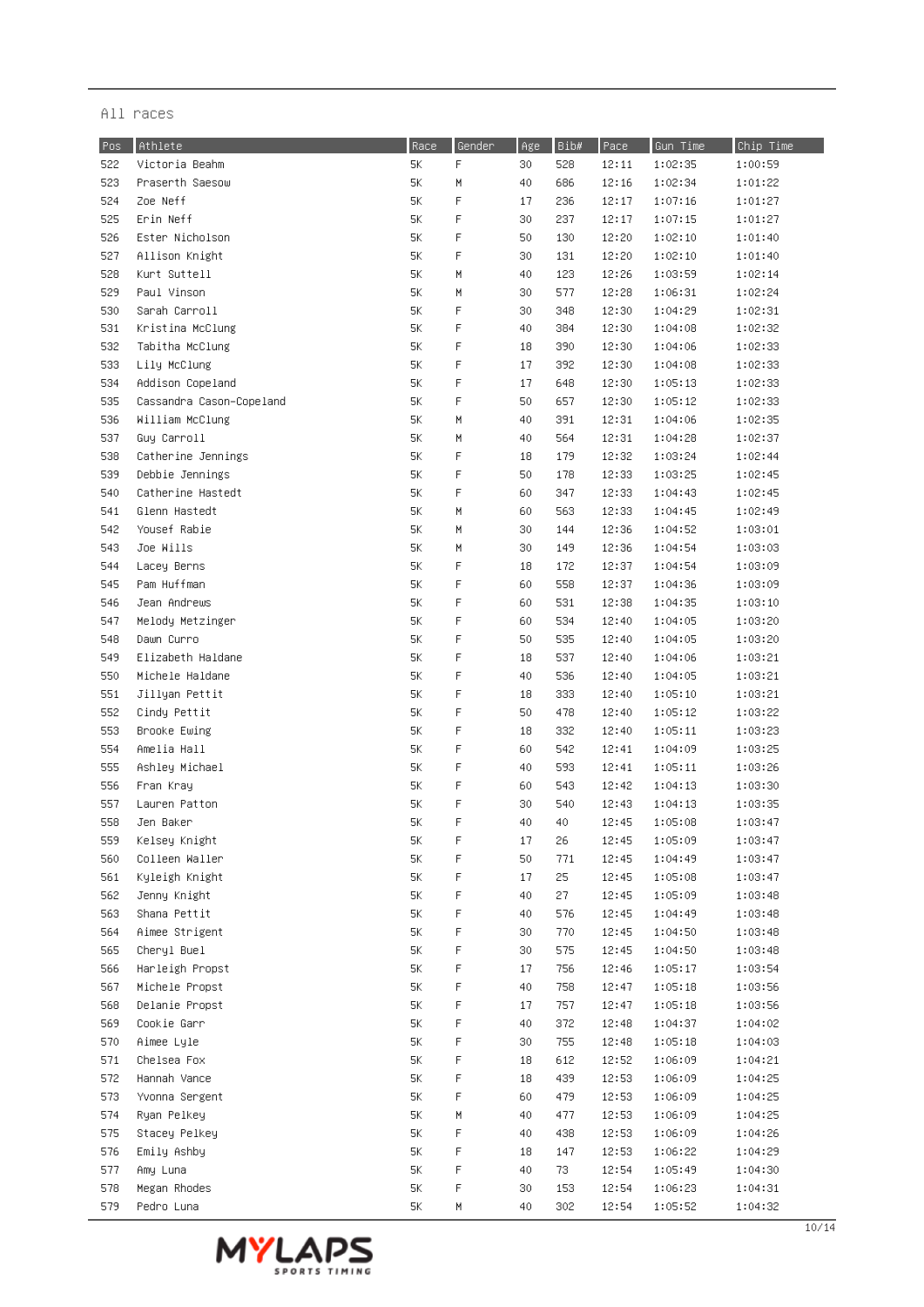| Pos | Athlete                 | Race          | Gender      | Age | Bib# | Pace  | Gun Time | Chip Time |
|-----|-------------------------|---------------|-------------|-----|------|-------|----------|-----------|
| 580 | Grace Tysinger          | 5К            | $\mathsf F$ | 17  | 32   | 12:54 | 1:06:02  | 1:04:33   |
| 581 | Jaxon Holden            | 5К            | M           | 17  | 134  | 12:55 | 1:06:02  | 1:04:35   |
| 582 | Addison Weldon          | 5К            | F           | 17  | 265  | 12:55 | 1:06:02  | 1:04:35   |
| 583 | Steven Rhodes           | 5К            | М           | 18  | 717  | 12:55 | 1:06:25  | 1:04:37   |
| 584 | Riley Weldon            | 5К            | F           | 17  | 264  | 12:55 | 1:06:00  | 1:04:38   |
| 585 | Kevin Tysinger          | 5К            | М           | 40  | 31   | 12:57 | 1:06:28  | 1:04:46   |
| 586 | Chad Summers            | 5К            | М           | 40  | 21   | 12:57 | 1:06:31  | 1:04:49   |
| 587 | Melissa Summers         | 5К            | F           | 40  | 22   | 12:58 | 1:06:29  | 1:04:50   |
| 588 | Sherry Painter          | 5К            | F           | 40  | 521  | 12:58 | 1:06:32  | 1:04:52   |
| 589 | Angelique Paul          | 5К            | F           | 40  | 41   | 12:58 | 1:06:33  | 1:04:54   |
| 590 | Melanie Breeden         | 5К            | F           | 40  | 504  | 12:58 | 1:06:34  | 1:04:54   |
| 591 | Amanda Sheffer          | 5К            | F           |     | 51   | 12:59 | 1:06:34  | 1:04:55   |
|     |                         |               | F           | 30  |      |       |          |           |
| 592 | Kinley Thomas           | 5К            |             | 18  | 241  | 12:59 | 1:06:05  | 1:04:56   |
| 593 | Kelly Stroble           | 5К            | F           | 50  | 24   | 12:59 | 1:06:34  | 1:04:56   |
| 594 | Sophia Ferguson         | 5К            | F           | 18  | 533  | 12:59 | 1:06:05  | 1:04:57   |
| 595 | Sydney Summers          | 5К            | F           | 17  | 20   | 12:59 | 1:06:28  | 1:04:59   |
| 596 | Summer McGaffigan       | 5К            | F           | 18  | 368  | 13:00 | 1:06:01  | 1:05:01   |
| 597 | Verna Gosling           | 5К            | F           | 50  | 367  | 13:00 | 1:06:01  | 1:05:02   |
| 598 | Dawn Cannon             | 5К            | F           | 50  | 707  | 13:00 | 1:06:03  | 1:05:03   |
| 599 | Suzanne Schilling       | 5К            | F           | 40  | 673  | 13:04 | 1:07:53  | 1:05:20   |
| 600 | Lori Michelin           | 5К            | F           | 50  | 660  | 13:04 | 1:07:55  | 1:05:21   |
| 601 | Rachel Jackson          | 5К            | F           | 50  | 642  | 13:04 | 1:07:53  | 1:05:23   |
| 602 | Heather Huffman         | 5К            | F           | 40  | 666  | 13:04 | 1:07:53  | 1:05:23   |
| 603 | Missy Hendrix           | 5К            | F           | 50  | 641  | 13:04 | 1:07:54  | 1:05:23   |
| 604 | Myrtle Craig            | 5К            | F           | 50  | 638  | 13:05 | 1:07:54  | 1:05:25   |
| 605 | Carla Craig             | 5К            | F           | 30  | 591  | 13:05 | 1:06:59  | 1:05:27   |
| 606 | Patricia Craft          | 5К            | F           | 60  | 586  | 13:05 | 1:06:58  | 1:05:27   |
| 607 | Amanda Simmons          | 5К            | F           | 40  | 587  | 13:05 | 1:07:01  | 1:05:28   |
| 608 | Cory May                | 5К            | М           | 50  | 112  | 13:09 | 1:06:51  | 1:05:49   |
| 609 | Patricia Phillips       | 5К            | F           | 40  | 92   | 13:10 | 1:06:54  | 1:05:50   |
| 610 | Patricia Cline          | 5К            | F           | 40  | 87   | 13:10 | 1:06:53  | 1:05:51   |
| 611 | Tammy May               | 5К            | F           | 50  | 99   | 13:10 | 1:06:52  | 1:05:52   |
| 612 | Connie McKelvey         | 5К            | F           | 40  | 89   | 13:10 | 1:06:52  | 1:05:52   |
| 613 | Khadijah Islam          | 5К            | F           | 60  | 529  | 13:13 | 1:06:57  | 1:06:06   |
| 614 | Lynda Chandler          | 5К            | F           | 60  | 714  | 13:13 | 1:06:57  | 1:06:08   |
| 615 | Jennifer Hoten          | 5К            | F           | 30  | 293  | 13:13 | 1:07:28  | 1:06:09   |
| 616 | John Neuenschwander     | 5К            | М           | 60  | 526  | 13:14 | 1:07:19  | 1:06:10   |
| 617 | Lucy Neuenschwander     | $5\mathrm{K}$ | F           | 60  | 527  | 13:14 | 1:07:19  | 1:06:10   |
| 618 | Sofia Gulino            | 5К            | F           | 17  | 400  | 13:14 | 1:07:18  | 1:06:11   |
| 619 | Ryan Addison            | 5K            | М           | 18  | 433  | 13:15 | 1:08:00  | 1:06:18   |
| 620 | Jason Addison           | 5К            | Μ           | 40  | 407  | 13:16 | 1:08:00  | 1:06:20   |
| 621 | Amy Hutchinson          | 5К            | F           | 40  | 436  | 13:16 | 1:08:02  | 1:06:23   |
| 622 | Rebecca Toman           | 5К            | F           | 50  | 431  | 13:16 | 1:08:00  | 1:06:24   |
| 623 | Jen Coppola             | 5К            | F           | 30  | 397  | 13:17 | 1:06:25  | 1:06:25   |
| 624 | Bret Jutras             | 5К            | H           | 30  | 609  | 13:18 | 1:08:17  | 1:06:32   |
| 625 | Stacy Jutras            | 5К            | F           | 30  | 610  | 13:18 | 1:08:17  | 1:06:33   |
| 626 | Austin Harrington       | 5К            | Μ           | 18  | 49   | 13:19 | 1:08:18  | 1:06:36   |
| 627 | Jayden Ester–Ruth James | 5К            | F           | 17  | 425  | 13:21 | 1:07:12  | 1:06:45   |
| 628 | Daja Scott              | 5К            | $\mathsf F$ | 17  | 373  | 13:28 | 1:07:55  | 1:07:21   |
| 629 | Monroe Gray             | 5К            | F           | 17  | 370  | 13:29 | 1:07:55  |           |
| 630 | Kelly Cline             | 5К            | $\mathsf F$ | 17  | 85   | 13:29 |          | 1:07:25   |
|     |                         |               |             |     |      |       | 1:08:30  | 1:07:25   |
| 631 | Esther Nizer            | 5К            | F           | 60  | 371  | 13:29 | 1:07:59  | 1:07:26   |
| 632 | Aniyah Hodgins          | 5K            | F           | 17  | 374  | 13:33 | 1:08:22  | 1:07:49   |
| 633 | Aza'Rhiah Banks         | 5К            | F           | 17  | 466  | 13:35 | 1:08:29  | 1:07:57   |
| 634 | Esther Butler-Miller    | 5К            | F           | 40  | 375  | 13:35 | 1:08:29  | 1:07:58   |
| 635 | Jackie Addison          | 5К            | F           | 40  | 405  | 13:38 | 1:08:11  | 1:08:11   |
| 636 | PAIGE GODOY             | 5K            | F           | 30  | 568  | 13:55 | 1:10:44  | 1:09:36   |
| 637 | Alexis Kelly            | 5К            | F           | 18  | 725  | 14:24 | 1:20:41  | 1:12:01   |

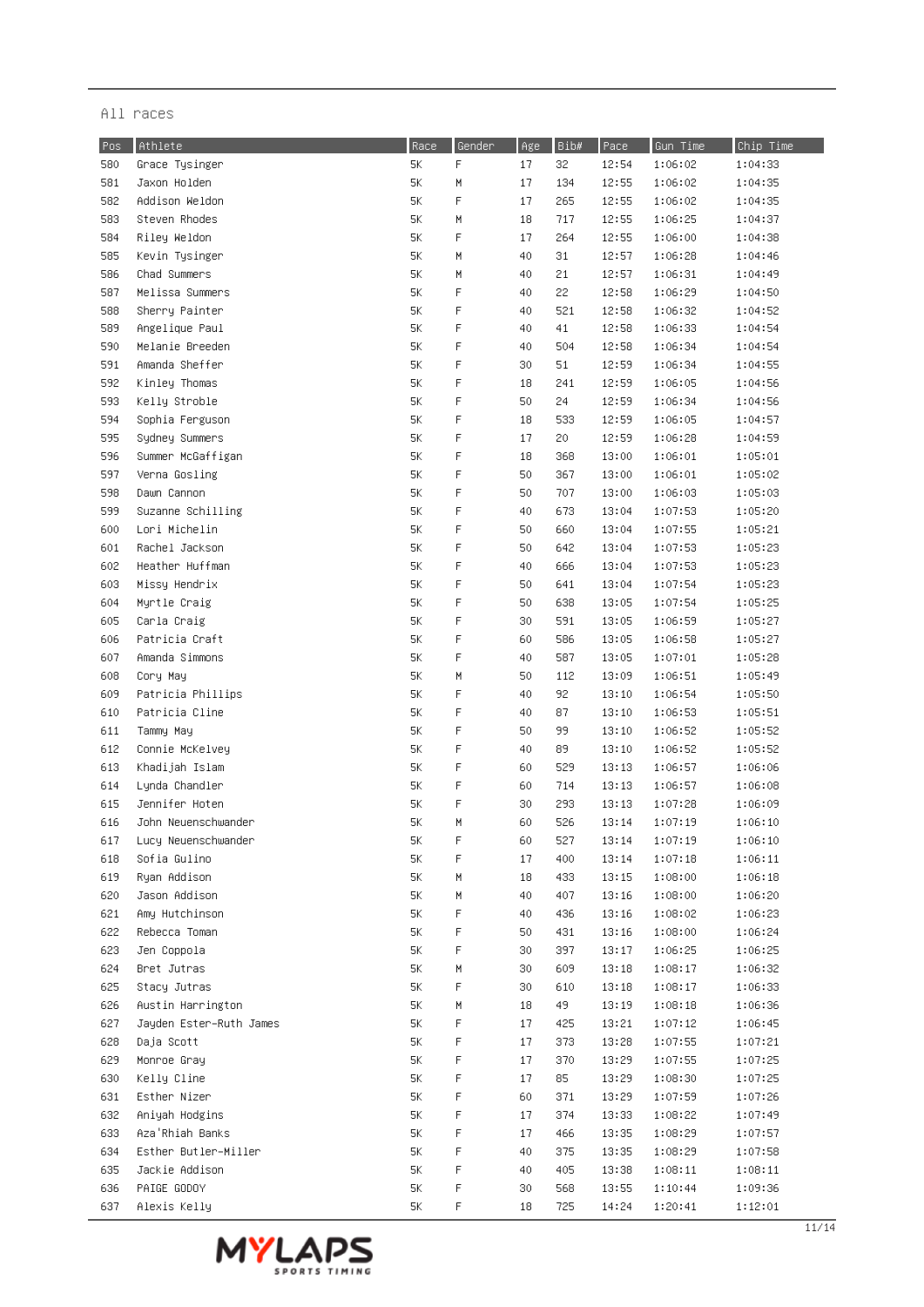| Pos | Athlete                            | Race     | Gender | Age | Bib# | Pace  | Gun Time | Chip Time |
|-----|------------------------------------|----------|--------|-----|------|-------|----------|-----------|
| 638 | Sanam Patel-Amin                   | 5К       | F      | 17  | 582  | 14:33 | 1:14:09  | 1:12:45   |
| 639 | Deepa Patel                        | 5Κ       | F      | 30  | 585  | 14:33 | 1:14:08  | 1:12:45   |
| 640 | Mariea McNeill                     | 5К       | F      | 40  | 429  | 15:39 | 1:19:29  | 1:18:16   |
| 641 | Elysia Schoolcraft                 | 5К       | F      | 17  | 428  | 15:39 | 1:19:28  | 1:18:16   |
| 642 | Casey Reed                         | 5К       | F      | 18  | 473  | 16:58 | 1:26:51  | 1:24:52   |
| 643 | Retha Reed                         | 5К       | F      | 60  | 767  | 16:58 | 1:26:51  | 1:24:52   |
| 644 | Samantha Gooden                    | 5К       | F      | 30  | 415  | 16:58 | 1:24:53  | 1:24:53   |
| 645 | Ashly Lam                          | 5К       | F      | 30  | 408  | 16:58 | 1:24:54  | 1:24:54   |
| 646 | Teresa Shifflett                   | 5К       | F      | 50  | 492  | 16:59 | 1:24:55  | 1:24:55   |
| 647 | Amy Reel                           | 5К       | F      | 50  | 411  | 16:59 | 1:24:55  | 1:24:55   |
| 648 | Laura Hammer                       | 5К       | F      | 30  | 467  | 16:59 | 1:24:55  | 1:24:55   |
| 649 | Janice Eppard                      | 5К       | F      | 50  | 417  | 16:59 | 1:24:56  | 1:24:56   |
| 650 | Melissa Shipe                      | 5К       | F      | 30  | 416  | 16:59 | 1:24:56  | 1:24:56   |
| 651 | Teresa Anders                      | 5К       | F      | 50  | 480  | 17:11 | 1:25:55  | 1:25:55   |
| 652 | Jewel Rankin                       | 5К       | F      | 50  | 414  | 17:22 | 1:26:51  | 1:26:51   |
| 653 | Heather Pyles                      | 5К       | F      | 30  | 412  | 17:29 | 1:27:29  | 1:27:29   |
| 654 | Judy Padgornik                     | 5К       | F      | 50  | 413  | 17:32 | 1:27:41  | 1:27:41   |
| 655 | Joanne Oscar                       | 5К       | F      | 50  | 409  | 17:36 | 1:28:02  | 1:28:02   |
| 656 | Edward Walker                      | 5К       | М      | 50  | 1    |       |          |           |
| 657 | Victoria Walker                    | 5К       | F      | 60  | 2    |       |          |           |
| 658 | Kali Edwards                       | 5К       | F      | 18  | 4    |       |          |           |
| 659 | Clark Brule                        | 5К       | М      | 50  | 5    |       |          |           |
| 660 | Lee Ann Brule                      | 5К       | F      | 40  | 6    |       |          |           |
| 661 | Sherry Swecker                     | 5К       | F      | 50  | 11   |       |          |           |
| 662 | Andrea Williams                    | 5К       | F      | 30  | 16   |       |          |           |
| 663 | Sarah Ward                         | 5К       | F      | 18  | 18   |       |          |           |
| 664 | Fiona Armentrout                   | 5К       | F      | 17  | 28   |       |          |           |
| 665 | Alison Armentrout                  | 5К       | F      | 40  | 29   |       |          |           |
| 666 | Sandra Stroble                     | 5К       | F      | 60  | 35   |       |          |           |
| 667 | Jude Lindgren                      | 5К       | М      | 17  | 36   |       |          |           |
| 668 | Sean Mahon                         | 5К       | М      | 17  | 52   |       |          |           |
|     | Kimberly Mahon                     | 5К       | F      | 40  | 53   |       |          |           |
| 669 |                                    | 5К       | М      | 30  | 55   |       |          |           |
| 670 | Jeremy Funkhouser                  |          |        |     |      |       |          |           |
| 671 | Julia Thompson<br>Molly Boese      | 5К<br>5К | F<br>F | 18  | 57   |       |          |           |
| 672 |                                    |          | F      | 18  | 61   |       |          |           |
| 673 | Katie Cimini<br>Christine Costello | 5К       |        | 30  | 75   |       |          |           |
| 674 |                                    | 5К       | F      | 30  | 76   |       |          |           |
| 675 | Phillip Lockey                     | 5К       | М      | 17  | 78   |       |          |           |
| 676 | Afton Michael                      | 5К       | М      | 17  | 83   |       |          |           |
| 677 | Dawn Michael                       | 5К       | F      | 50  | 84   |       |          |           |
| 678 | Donnie Cline                       | 5К       | М      | 50  | 86   |       |          |           |
| 679 | Angel Puckett                      | 5К       | F      | 17  | 88   |       |          |           |
| 680 | Cory Phillips                      | 5К       | М      | 17  | 90   |       |          |           |
| 681 | Dana Phillips                      | 5К       | М      | 17  | 91   |       |          |           |
| 682 | Tonya Orebaugh                     | 5К       | F      | 18  | 102  |       |          |           |
| 683 | Kim Ritchie                        | 5К       | F      | 50  | 118  |       |          |           |
| 684 | Judy Jenkins                       | 5Κ.      | F      | 50  | 119  |       |          |           |
| 685 | Maycie Holden                      | 5Κ.      | F      | 17  | 135  |       |          |           |
| 686 | Adam Peterson                      | 5Κ.      | М      | 17  | 137  |       |          |           |
| 687 | Jeannine Peterson                  | 5К       | F      | 30  | 139  |       |          |           |
| 688 | Michael Sharum                     | 5К       | M      | 40  | 148  |       |          |           |
| 689 | Trenton Kyger                      | 5К       | M      | 18  | 154  |       |          |           |
| 690 | Stone Armentrout                   | 5К       | M      | 17  | 156  |       |          |           |
| 691 | Matthew Armentrout                 | 5К       | M      | 30  | 157  |       |          |           |
| 692 | Gwen Edwards                       | 5Κ       | F      | 60  | 161  |       |          |           |
| 693 | Scot Lilly                         | 5К       | М      | 50  | 163  |       |          |           |
| 694 | Amy Huddleston                     | 5К       | F      | 50  | 164  |       |          |           |
| 695 | Paige Edwards                      | 5К       | F      | 50  | 169  |       |          |           |

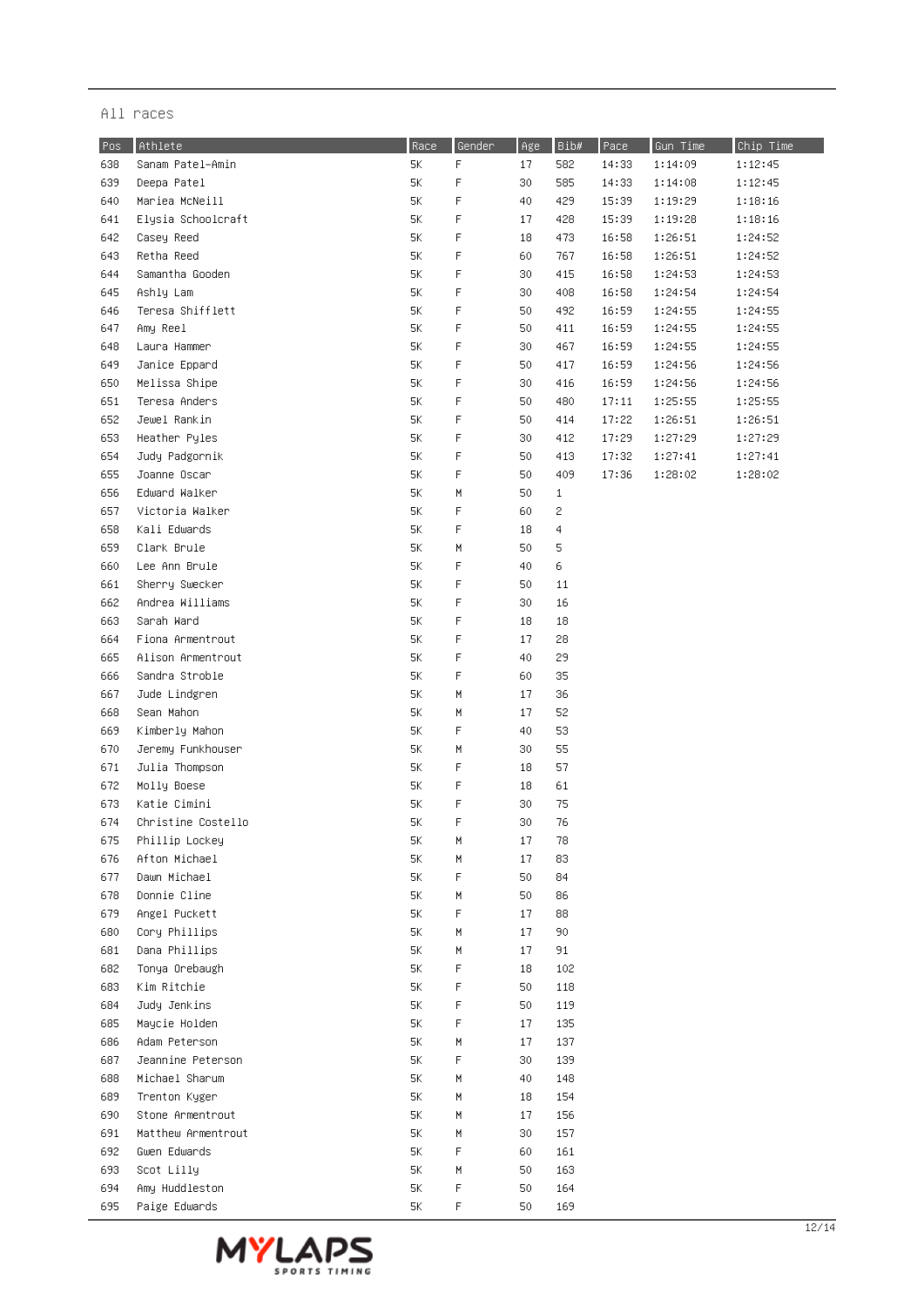| Pos: | Athlete              | Race | Gender | Age | Bib# | Pace | Gun Time | Chip Time |
|------|----------------------|------|--------|-----|------|------|----------|-----------|
| 696  | Crystal Umberger     | 5К   | F      | 40  | 188  |      |          |           |
| 697  | Tracey Barb          | 5K   | F      | 40  | 189  |      |          |           |
| 698  | Melissa Shifflett    | 5К   | F      | 30  | 190  |      |          |           |
| 699  | Melissa Stonesifer   | 5К   | F      | 30  | 191  |      |          |           |
| 700  | Heather Fochler      | 5К   | F      | 30  | 193  |      |          |           |
| 701  | Rebekah Simon        | 5К   | F      | 30  | 195  |      |          |           |
| 702  | Karyle Thornton      | 5К   | F      | 50  | 197  |      |          |           |
| 703  | Melba Mitchell       | 5К   | F      | 40  | 212  |      |          |           |
| 704  | Doug Wright          | 5К   | Μ      | 60  | 215  |      |          |           |
| 705  | Tracey Gentry        | 5К   | F      | 40  | 226  |      |          |           |
| 706  | Amilia Babis         | 5К   | F      | 17  | 228  |      |          |           |
| 707  | Summer Babis         | 5К   | F      | 40  | 229  |      |          |           |
| 708  | Cathy Roadcap        | 5К   | F      | 60  | 235  |      |          |           |
| 709  | Erika Bravo          | 5K   | F      | 18  | 240  |      |          |           |
| 710  | Kaitlyn Kibler       | 5К   | F      | 18  | 242  |      |          |           |
| 711  | Madison Layman       | 5К   | F      | 18  | 245  |      |          |           |
|      | Becky Summers        | 5К   | F      | 60  | 254  |      |          |           |
| 712  | Memi Pearsall        | 5К   | F      |     | 258  |      |          |           |
| 713  |                      |      |        | 18  |      |      |          |           |
| 714  | Tyler Gingrich       | 5К   | M      | 18  | 259  |      |          |           |
| 715  | Sheila Dart          | 5К   | F      | 60  | 260  |      |          |           |
| 716  | Isaac Luna           | 5K   | М      | 17  | 261  |      |          |           |
| 717  | Samuel Luna          | 5К   | М      | 17  | 262  |      |          |           |
| 718  | Jessica Lupi         | 5К   | F      | 18  | 268  |      |          |           |
| 719  | Salinda Rhodes       | 5К   | F      | 60  | 270  |      |          |           |
| 720  | Lisa Stroupe–Kephart | 5К   | F      | 40  | 294  |      |          |           |
| 721  | Sherry Cline         | 5К   | F      | 50  | 310  |      |          |           |
| 722  | Jenay Mason          | 5К   | F      | 40  | 319  |      |          |           |
| 723  | Melinda Monroe       | 5К   | F      | 50  | 320  |      |          |           |
| 724  | Taylor Ray           | 5К   | F      | 18  | 329  |      |          |           |
| 725  | Alivia Knott         | 5К   | F      | 17  | 330  |      |          |           |
| 726  | Wendy Marshall       | 5К   | F      | 40  | 362  |      |          |           |
| 727  | Tristan Crider       | 5К   | М      | 17  | 378  |      |          |           |
| 728  | Josh Crider          | 5К   | М      | 30  | 379  |      |          |           |
| 729  | Tonya Crider         | 5Κ   | F      | 40  | 380  |      |          |           |
| 730  | Penni Jarvis         | 5К   | F      | 50  | 398  |      |          |           |
| 731  | Havyn Wenger         | 5К   | F      | 17  | 402  |      |          |           |
| 732  | Becky Hess           | 5К   | F      | 50  | 403  |      |          |           |
| 733  | Alysia Kennett       | 5Κ   | F      | 18  | 404  |      |          |           |
| 734  | Ashton Beighe        | 5K   | F      | 18  | 410  |      |          |           |
| 735  | Robyn Faught         | 5K   | F      | 30  | 422  |      |          |           |
| 736  | Steven Faught        | 5K   | M      | 30  | 423  |      |          |           |
| 737  | Abigail Vance        | 5K   | F      | 17  | 440  |      |          |           |
| 738  | Lauren Cabana        | 5Κ   | F      | 18  | 442  |      |          |           |
| 739  | Blanca Correa        | 5К   | F      | 18  | 447  |      |          |           |
| 740  | Nolan Banks          | 5К   | M      | 17  | 448  |      |          |           |
| 741  | Kassidy Coates       | 5К   | F      | 18  | 456  |      |          |           |
| 742  | Amanda Morris        | 5К   | F      | 30  | 471  |      |          |           |
| 743  | Lisa Marella         | 5K   | F      | 40  | 508  |      |          |           |
| 744  | Raymond DeVore       | 5К   | M      | 40  | 519  |      |          |           |
| 745  | Krista DeVore        | 5К   | F      | 30  | 520  |      |          |           |
| 746  | Annemarie Dougherty  | 5К   | F      | 18  | 532  |      |          |           |
| 747  | Brittany Smith       | 5К   | F      | 30  | 539  |      |          |           |
| 748. | Brittany Shifflett   | 5К   | F      | 30  | 541  |      |          |           |
| 749  | Chris Wondree        | 5К   | М      | 30  | 551  |      |          |           |
| 750  | Elizabeth Sperapani  | 5К   | F      | 18  | 553  |      |          |           |
| 751  | Erin Basgier         | 5К   | F      | 30  | 557  |      |          |           |
| 752  | Cameron Porzio       | 5К   | F      | 18  | 560  |      |          |           |
| 753  | Simrin Patel-Amin    | 5K   | F      | 17  | 583  |      |          |           |